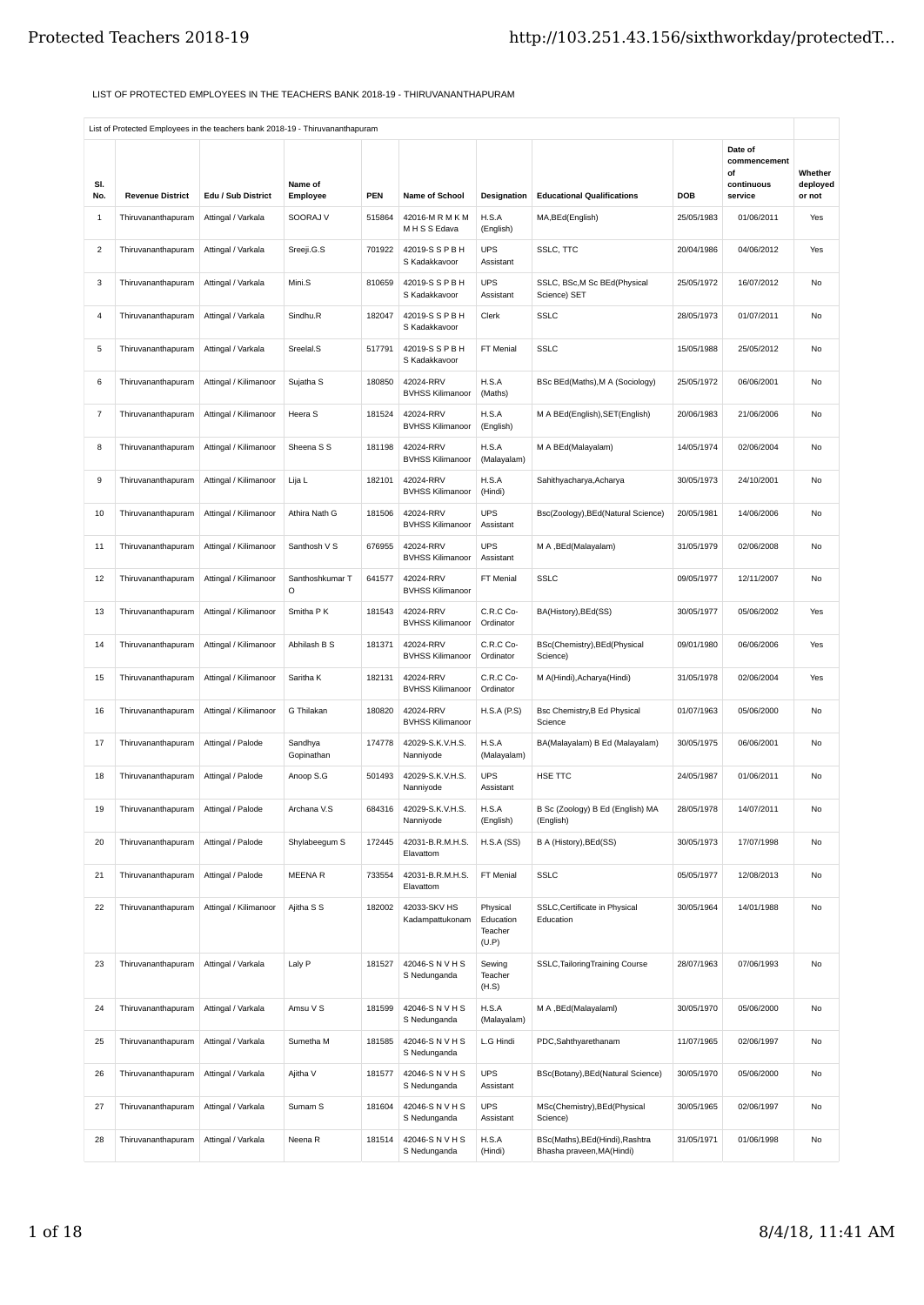| SI.<br>No. | <b>Revenue District</b> | Edu / Sub District    | Name of<br>Employee | <b>PEN</b> | Name of School                        | Designation                               | <b>Educational Qualifications</b>                                            | DOB        | Date of<br>commencement<br>of<br>continuous<br>service | Whether<br>deployed<br>or not |
|------------|-------------------------|-----------------------|---------------------|------------|---------------------------------------|-------------------------------------------|------------------------------------------------------------------------------|------------|--------------------------------------------------------|-------------------------------|
| 29         | Thiruvananthapuram      | Attingal / Varkala    | Reena A             | 181551     | 42046-S N V H S<br>S Nedunganda       | H.S.A(SS)                                 | MA(Economics, English), BEd(SS)                                              | 30/05/1972 | 05/06/2000                                             | No                            |
| 30         | Thiruvananthapuram      | Attingal / Varkala    | Darsya C Soman      | 816146     | 42046-S N V H S<br>S Nedunganda       | C.R.C Co-<br>Ordinator                    | BA, BEd (Malayalam)                                                          | 22/11/1975 | 05/06/2000                                             | Yes                           |
| 31         | Thiruvananthapuram      | Attingal / Varkala    | Nisha V             | 816147     | 42046-S N V H S<br>S Nedunganda       | C.R.C Co-<br>Ordinator                    | M A, BEd (Malayalam)                                                         | 18/05/1972 | 03/06/2003                                             | Yes                           |
| 32         | Thiruvananthapuram      | Attingal / Varkala    | LekhaBabu B.S       | 181541     | 42046-S N V H S<br>S Nedunganda       | H.S.A(SS)                                 | BA Economics, MA Sociology, BEd<br>SocialScience                             | 25/05/1972 | 05/06/2000                                             | No                            |
| 33         | Thiruvananthapuram      | Attingal / Kilimanoor | Gayathri Devi B     | 652608     | 42050-VHSS<br>Karavaram               | H.S.A<br>(Hindi)                          | SSLC,Sahithyacharya(<br>HINDI), Diploma in Language<br>Education, MA (Hindi) | 19/02/1981 | 01/06/2011                                             | Yes                           |
| 34         | Thiruvananthapuram      | Attingal / Varkala    | Neena Das           | 293896     | 42053-Sivagiri H S<br>S Varkala       | H.S.A(P.S)                                | BSc(Chemistry), BEd(Physical<br>Science)                                     | 04/03/1966 | 03/06/1996                                             | No                            |
| 35         | Thiruvananthapuram      | Attingal / Varkala    | AJAYAKUMAR.D        | 182192     | 42053-Sivagiri H S<br>S Varkala       | Drawing<br>Teacher<br>(H.S)               | SSLC, WITH DIPLOMA IN<br><b>DRAWING</b>                                      | 30/05/1965 | 19/09/1990                                             | No                            |
| 36         | Thiruvananthapuram      | Attingal / Varkala    | N S BEENA           | 181668     | 42053-Sivagiri H S<br>S Varkala       | H.S.A(P.S)                                | Bsc (physics), BED PHYSICAL<br><b>SCIENCE</b>                                | 31/05/1969 | 07/06/1994                                             | No                            |
| 37         | Thiruvananthapuram      | Attingal / Palode     | SUKANYA .I.S        | 742939     | 42055-Mulamana<br>V.H.S.S. Anakudy    | H.S.A(NS)                                 | <b>BSc Botany, BEd(NS)</b>                                                   | 17/05/1989 | 02/06/2014                                             | No                            |
| 38         | Thiruvananthapuram      | Attingal / Palode     | Priyadarsini R P    | 674234     | 42055-Mulamana<br>V.H.S.S. Anakudy    | H.S.A<br>(Hindi)                          | PDC, Sahithyacharya (Hindi), Diploma<br>in Hindi Teaching                    | 30/05/1980 | 01/06/2010                                             | No                            |
| 39         | Thiruvananthapuram      | Attingal / Palode     | <b>Biju Thomas</b>  | 674248     | 42055-Mulamana<br>V.H.S.S. Anakudy    | H.S.A<br>(Maths)                          | Bsc (Maths) B Ed (Maths)                                                     | 31/05/1970 | 01/06/2009                                             | No                            |
| 40         | Thiruvananthapuram      | Attingal / Palode     | Indulal C.P         | 180168     | 42055-Mulamana<br>V.H.S.S. Anakudy    | Physical<br>Education<br>Teacher<br>(H.S) | JTSLC, Certificate course in physical<br>education                           | 15/05/1964 | 11/07/1988                                             | No                            |
| 41         | Thiruvananthapuram      | Attingal / Kilimanoor | Reshmi.T            | 181170     | 42064-RRV GHSS<br>Kilimanoor          | H.S.A<br>(Malayalam)                      | MA B Ed (Malayalama)                                                         | 01/06/1976 | 02/06/2003                                             | No                            |
| 42         | Thiruvananthapuram      | Attingal / Kilimanoor | Sajan P A           | 181014     | 42064-RRV GHSS<br>Kilimanoor          | C.R.C Co-<br>Ordinator                    | BA(History), BEd(SS)                                                         | 30/05/1974 | 18/06/2001                                             | Yes                           |
| 43         | Thiruvananthapuram      | Attingal / Kilimanoor | Geetha M S          | 180896     | 42064-RRV GHSS<br>Kilimanoor          | C.R.C Co-<br>Ordinator                    | BA(Economics), BEd(SS)                                                       | 25/05/1964 | 24/10/2001                                             | Yes                           |
| 44         | Thiruvananthapuram      | Attingal / Kilimanoor | Maneesha S S        | 180919     | 42064-RRV GHSS<br>Kilimanoor          | C.R.C Co-<br>Ordinator                    | BSc BEd(P.S)                                                                 | 24/05/1977 | 09/06/2003                                             | Yes                           |
| 45         | Thiruvananthapuram      | Attingal / Kilimanoor | Deepamol K V        | 180870     | 42064-RRV GHSS<br>Kilimanoor          | C.R.C Co-<br>Ordinator                    | MSc, BEd(Maths), SET(Maths)                                                  | 30/05/1977 | 27/07/2001                                             | Yes                           |
| 46         | Thiruvananthapuram      | Attingal / Kilimanoor | Jayalekshmi K S     | 179516     | 42064-RRV GHSS<br>Kilimanoor          | C.R.C Co-<br>Ordinator                    | BSc(Chemistry), BEd(Physical<br>Science)                                     | 31/05/1981 | 01/06/2005                                             | Yes                           |
| 47         | Thiruvananthapuram      | Attingal / Kilimanoor | Shibu K N           | 180929     | 42064-RRV GHSS<br>Kilimanoor          | H.S.A(SS)                                 | BA(History), BEd(Malayalam)                                                  | 29/05/1971 | 01/06/1999                                             | No                            |
| 48         | Thiruvananthapuram      | Attingal / Kilimanoor | Meena V             | 181610     | 42064-RRV GHSS<br>Kilimanoor          | H.S.A(P.S)                                | BSc BEd(P.S)                                                                 | 30/05/1972 | 27/07/2001                                             | No                            |
| 49         | Thiruvananthapuram      | Attingal / Kilimanoor | Bindu M             | 654902     | 42064-RRV GHSS<br>Kilimanoor          | <b>UPS</b><br>Assistant                   | M A , BEd(Malayalaml)                                                        | 26/05/1973 | 01/06/2007                                             | No                            |
| 50         | Thiruvananthapuram      | Attingal / Kilimanoor | MEENURR             | 180950     | 42064-RRV GHSS<br>Kilimanoor          | H.S.A<br>(Maths)                          | <b>BSc BEd Maths</b>                                                         | 26/05/1975 | 06/06/2001                                             | Yes                           |
| 51         | Thiruvananthapuram      | Attingal / Kilimanoor | Chandralekha C R    | 181294     | 42064-RRV GHSS<br>Kilimanoor          | H.S.A<br>(Hindi)                          | MA B Ed (Hindi)SET                                                           | 13/05/1977 | 05/06/2000                                             | No                            |
| 52         | Thiruvananthapuram      | Attingal / Kilimanoor | Jayasree S R        | 182136     | 42064-RRV GHSS<br>Kilimanoor          | H.S.A(NS)                                 | B Sc (Botony)B Ed (Natural<br>Science)                                       | 25/05/1972 | 15/07/1999                                             | No                            |
| 53         | Thiruvananthapuram      | Attingal / Attingal   | Namitha S           | 680518     | 42070-Janatha H<br>S S<br>Thempammood | <b>UPS</b><br>Assistant                   | <b>B</b> Sc B Ed                                                             | 10/04/1986 | 22/06/2009                                             | No                            |
| 54         | Thiruvananthapuram      | Attingal / Attingal   | Nihas Babu.A        | 175052     | 42070-Janatha H<br>S S<br>Thempammood | H.S.A<br>(English)                        | MA (English) B Ed (English)                                                  | 31/05/1980 | 01/08/2005                                             | No                            |
| 55         | Thiruvananthapuram      | Attingal / Attingal   | Thajimu.M           | 179070     | 42070-Janatha H<br>S S<br>Thempammood | H.S.A<br>(Hindi)                          | Hindi Bhushan<br>,Sahithaycharya,Acharya                                     | 20/03/1967 | 02/06/1997                                             | No                            |
| 56         | Thiruvananthapuram      | Attingal / Attingal   | Girilal S           | 680502     | 42070-Janatha H<br>S S<br>Thempammood | H.S.A(P.S)                                | BSc BEd(P.S)                                                                 | 31/05/1983 | 14/06/2007                                             | No                            |
|            |                         |                       |                     |            |                                       |                                           |                                                                              |            |                                                        |                               |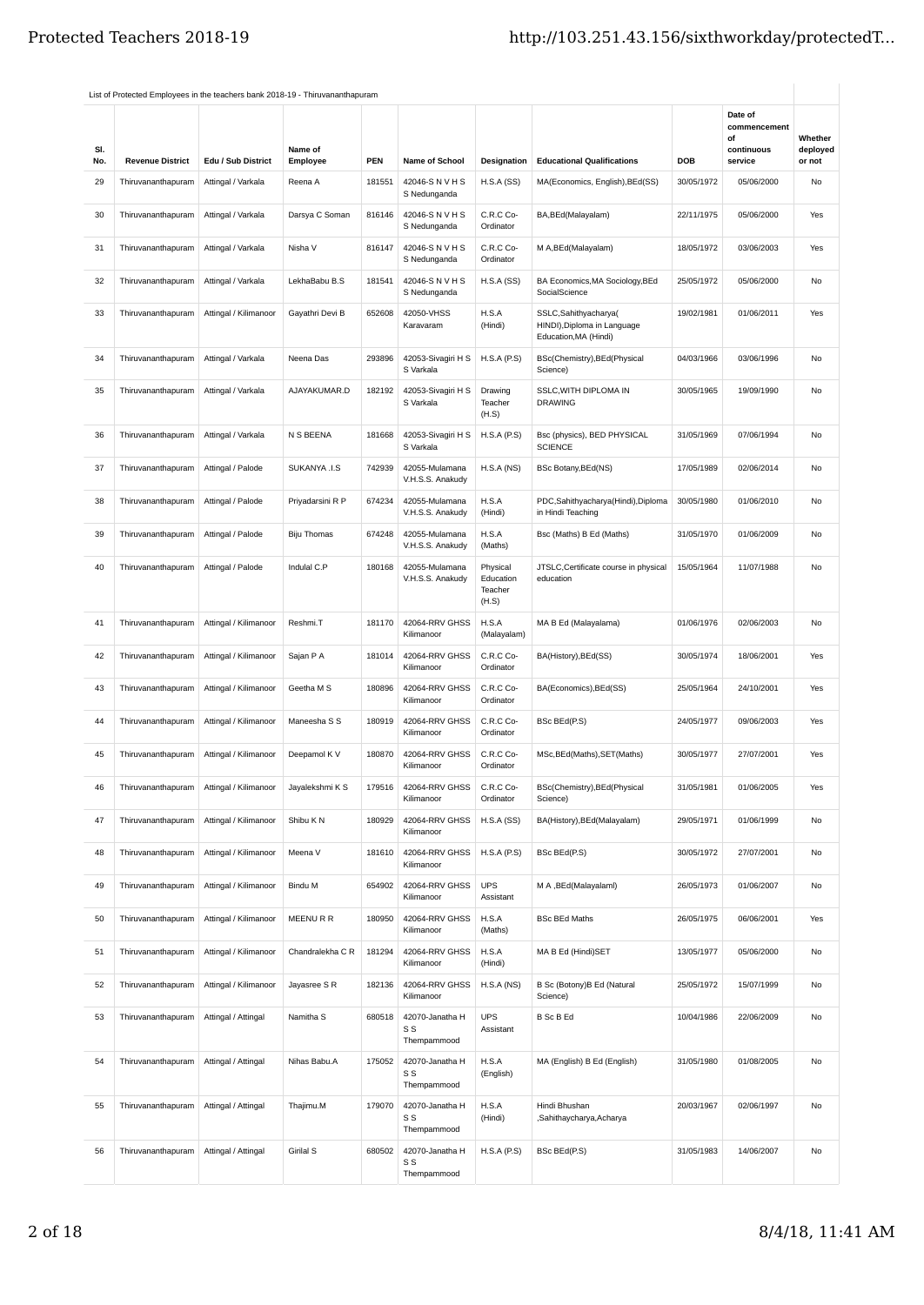| SI.<br>No. | <b>Revenue District</b> | Edu / Sub District  | Name of<br>Employee  | <b>PEN</b> | Name of School                        | Designation                | <b>Educational Qualifications</b>                                      | DOB        | Date of<br>commencement<br>of<br>continuous<br>service | Whether<br>deployed<br>or not |
|------------|-------------------------|---------------------|----------------------|------------|---------------------------------------|----------------------------|------------------------------------------------------------------------|------------|--------------------------------------------------------|-------------------------------|
| 57         | Thiruvananthapuram      | Attingal / Attingal | Resmi S              | 174887     | 42070-Janatha H<br>S S<br>Thempammood | H.S.A<br>(Maths)           | <b>BSc BEd(Maths)</b>                                                  | 20/11/1976 | 01/08/2000                                             | No                            |
| 58         | Thiruvananthapuram      | Attingal / Attingal | Anoop S S            | 174816     | 42070-Janatha H<br>S S<br>Thempammood | H.S.A<br>(Malayalam)       | B A, BEd (Malayalam)                                                   | 31/05/1981 | 05/06/2006                                             | No                            |
| 59         | Thiruvananthapuram      | Attingal / Attingal | Anziya A L           | 680548     | 42070-Janatha H<br>S S<br>Thempammood | <b>UPS</b><br>Assistant    | SSLC BA (History) B Ed (Social<br>Science)SET                          | 15/05/1980 | 22/06/2009                                             | No                            |
| 60         | Thiruvananthapuram      | Attingal / Attingal | Nissi.P.N            | 680538     | 42070-Janatha H<br>S S<br>Thempammood | <b>UPS</b><br>Assistant    | BA(English) B Ed (English)                                             | 24/05/1986 | 01/06/2010                                             | No                            |
| 61         | Thiruvananthapuram      | Attingal / Attingal | Seena<br>Narendran.N | 174911     | 42070-Janatha H<br>S S<br>Thempammood | L.G Hindi                  | BA (History) Sahithyacharya, B<br>Ed(Social Studies)                   | 30/05/1968 | 06/06/2001                                             | No                            |
| 62         | Thiruvananthapuram      | Attingal / Attingal | Sunilkumar V P       | 174913     | 42070-Janatha H<br>S S<br>Thempammood | H.S.A<br>(Maths)           | Bsc (Maths) B Ed (Maths)                                               | 31/05/1973 | 01/08/2000                                             | No                            |
| 63         | Thiruvananthapuram      | Attingal / Varkala  | Suneer . A           | 593339     | 42230-S N V L P<br>S Chemmaruthy      | C.R.C Co-<br>Ordinator     | <b>SSLC VHSE TTC</b>                                                   | 15/05/1983 | 26/02/2007                                             | Yes                           |
| 64         | Thiruvananthapuram      | Attingal / Varkala  | <b>Bright S</b>      | 593227     | 42230-S N V L P<br>S Chemmaruthy      | LPS<br>Assistant           | PDC TTC                                                                | 25/07/1979 | 05/06/2002                                             | No                            |
| 65         | Thiruvananthapuram      | Attingal / Varkala  | Praveena S. V        | 593300     | 42230-S N V L P<br>S Chemmaruthy      | LPS<br>Assistant           | <b>SSLC TTC</b>                                                        | 24/05/1981 | 22/12/2004                                             | No                            |
| 66         | Thiruvananthapuram      | Attingal / Varkala  | Leena S.S            | 593170     | 42230-S N V L P<br>S Chemmaruthy      | LPS<br>Assistant           | <b>BSc BEd</b>                                                         | 30/05/1972 | 05/06/2000                                             | No                            |
| 67         | Thiruvananthapuram      | Attingal / Varkala  | Sulaikha A           | 595618     | 42235-L P S<br>Vencode                | L.G Arabic                 | SSLC, Arabic Teachers Exam                                             | 06/03/1963 | 15/07/1986                                             | No                            |
| 68         | Thiruvananthapuram      | Attingal / Varkala  | Sunil T              | 593860     | 42238-L M L P S<br>Karippuram         | LPS<br>Assistant           | <b>VHSC TTC</b>                                                        | 30/05/1986 | 01/12/2005                                             | No                            |
| 69         | Thiruvananthapuram      | Attingal / Varkala  | Divya I.P            | 593895     | 42238-L M L P S<br>Karippuram         | LPS<br>Assistant           | Plus two, TTC                                                          | 29/05/1984 | 05/06/2006                                             | No                            |
| 70         | Thiruvananthapuram      | Attingal / Varkala  | Anzar A              | 594878     | 42247-Prabodhini<br>U P S Vakkom      | L.G Arabic                 | <b>MA Arabic</b>                                                       | 24/09/1982 | 01/06/2009                                             | No                            |
| 71         | Thiruvananthapuram      | Attingal / Varkala  | Ajitha S             | 594775     | 42247-Prabodhini<br>U P S Vakkom      | <b>UPS</b><br>Assistant    | <b>SSLC TTC</b>                                                        | 31/05/1971 | 17/07/1995                                             | No                            |
| 72         | Thiruvananthapuram      | Attingal / Varkala  | Beena Kumari.B.R     | 594930     | 42248-L V U P S<br>Venkulam           | Sewing<br>Teacher<br>(U.P) | <b>Technical examination Group</b><br>Certificate in tailaring(Higher) | 31/05/1967 | 13/07/1987                                             | Yes                           |
| 73         | Thiruvananthapuram      | Attingal / Varkala  | Baby Girija S        | 591373     | 42250-U P S<br>Elakamon               | <b>UPS</b><br>Assistant    | <b>BSc BEd</b>                                                         | 20/05/1964 | 09/06/1989                                             | No                            |
| 74         | Thiruvananthapuram      | Attingal / Varkala  | Bijiya Kumari S.R    | 591322     | 42250-U P S<br>Elakamon               | <b>UPS</b><br>Assistant    | PDC TTC                                                                | 31/05/1969 | 01/10/1990                                             | No                            |
| 75         | Thiruvananthapuram      | Attingal / Varkala  | ASHA.G.V             | 679394     | 42255-A M T T I<br>Vilabhaqam         | <b>UPS</b><br>Assistant    | BA (HISTORY), BED SOCIAL<br><b>SCIENCE</b>                             | 30/05/1979 | 02/06/2003                                             | Yes                           |
| 76         | Thiruvananthapuram      | Attingal / Varkala  | LALY.S               | 679389     | 42255-A M T T I<br>Vilabhagam         | <b>UPS</b><br>Assistant    | BSC(MATHS), MSC, BED MATHS                                             | 15/05/1967 | 09/06/2004                                             | No                            |
| 77         | Thiruvananthapuram      | Attingal / Varkala  | Pushpa Leela.K       | 674559     | 42270-Light to the<br>blind, varkala  | Cook                       | <b>SSLC Failed</b>                                                     | 03/04/1976 | 01/06/2011                                             | No                            |
| 78         | Thiruvananthapuram      | Attingal / Varkala  | Sabeeja<br>Sarojam.S | 605487     | 42270-Light to the<br>blind, varkala  | Matron                     | <b>SSLC</b>                                                            | 01/05/1975 | 11/06/2007                                             | No                            |
| 79         | Thiruvananthapuram      | Attingal / Attingal | Sreeja.J.S           | 678473     | 42345-D A M U P<br>S Edacode          | <b>UPS</b><br>Assistant    | SSLC, BA, BEd                                                          | 18/04/1980 | 15/06/2006                                             | No                            |
| 80         | Thiruvananthapuram      | Attingal / Attingal | Arun.U.K             | 676516     | 42348-K G S U P<br>S Ottoor           | <b>UPS</b><br>Assistant    | SSLC, BA, BEd                                                          | 30/05/1981 | 01/06/2011                                             | No                            |
| 81         | Thiruvananthapuram      | Attingal / Attingal | Mini.V.S             | 662011     | 42348-K G S U P<br>S Ottoor           | <b>UPS</b><br>Assistant    | BSc, BEd                                                               | 11/05/1970 | 02/06/2004                                             | No                            |
| 82         | Thiruvananthapuram      | Attingal / Attingal | Ambika.G             | 661990     | 42352-K V U P S<br>Vellumannady       | L.G Sanskrit<br>(PT)       | SSLC, Pre Degree                                                       | 30/07/1962 | 01/12/1994                                             | Yes                           |
| 83         | Thiruvananthapuram      | Attingal / Attingal | Rejilal.P.N          | 661980     | 42352-K V U P S<br>Vellumannady       | <b>UPS</b><br>Assistant    | SSLC, BA, BEd                                                          | 02/06/1967 | 01/06/1998                                             | No                            |
| 84         | Thiruvananthapuram      | Attingal / Attingal | S.S.Anilkumar        | 735911     | 42352-K V U P S<br>Vellumannady       | C.R.C Co-<br>Ordinator     | SSLC, BA. BEd                                                          | 27/05/1965 | 23/12/1998                                             | Yes                           |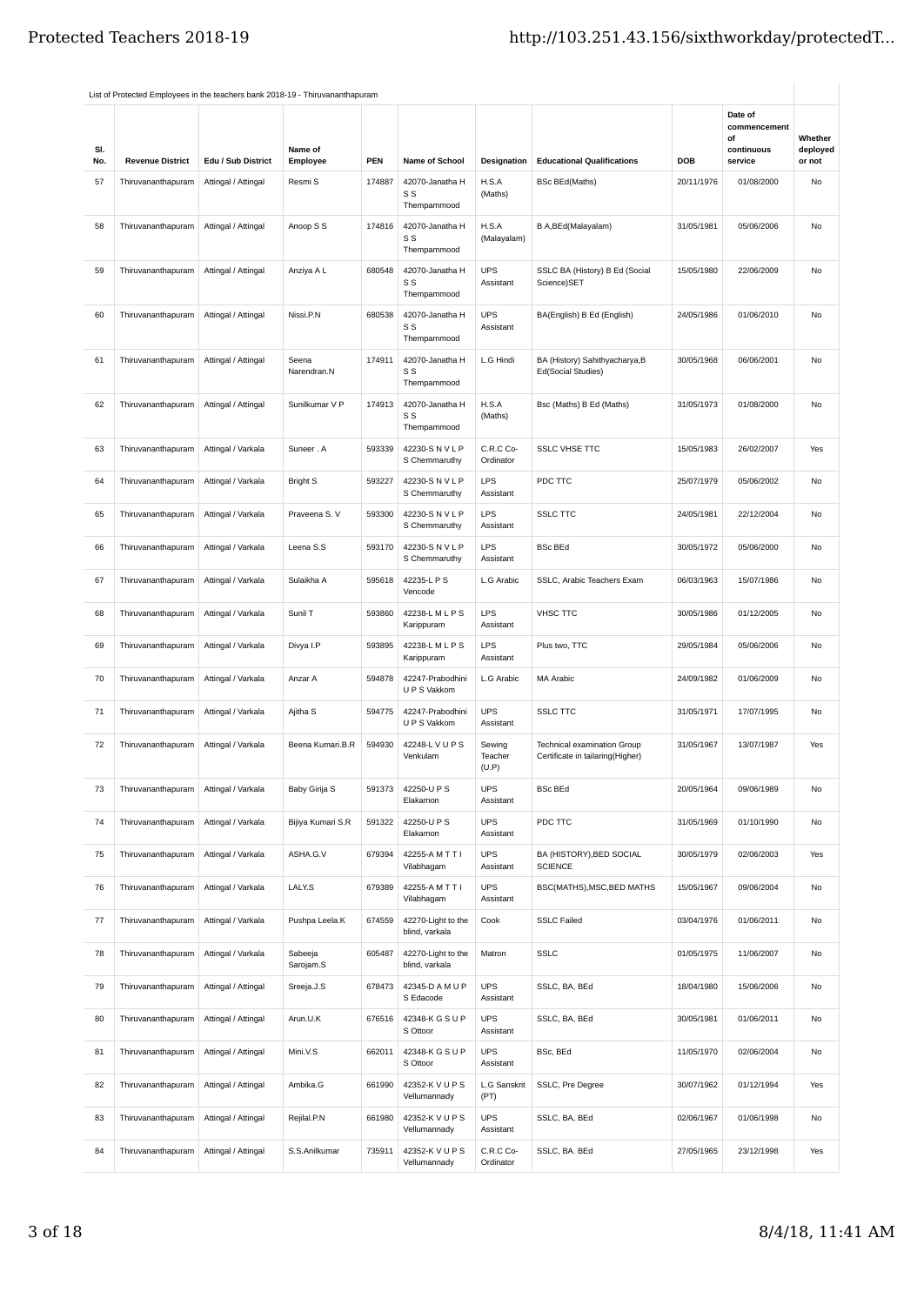| SI.<br>No. | <b>Revenue District</b> | Edu / Sub District       | Name of<br>Employee     | <b>PEN</b> | Name of School                               | Designation             | <b>Educational Qualifications</b> | DOB        | Date of<br>commencement<br>οf<br>continuous<br>service | Whether<br>deployed<br>or not |
|------------|-------------------------|--------------------------|-------------------------|------------|----------------------------------------------|-------------------------|-----------------------------------|------------|--------------------------------------------------------|-------------------------------|
| 85         | Thiruvananthapuram      | Attingal / Attingal      | Vinitha.M.V             | 735912     | 42352-K V U P S<br>Vellumannady              | C.R.C Co-<br>Ordinator  | SSLC, BA, BEd                     | 31/05/1980 | 08/07/2005                                             | Yes                           |
| 86         | Thiruvananthapuram      | Attingal / Attingal      | Maleeha.K.F             | 680556     | 42352-K V U P S<br>Vellumannady              | L.G Urdu<br>(PT)        | SSLC, Adib-I-Fazil (Preliminary)  | 15/05/1985 | 01/06/2010                                             | Yes                           |
| 87         | Thiruvananthapuram      | Attingal / Attingal      | Manoj.B.U               | 661316     | 42357-G V R M U<br>P S Kizhuvilam            | <b>LPS</b><br>Assistant | SSLC, BA, BEd                     | 09/05/1971 | 11/06/1998                                             | Yes                           |
| 88         | Thiruvananthapuram      | Attingal / Attingal      | S.R.Sindhu              | 650708     | 42361-V P U P S<br>Azhoor                    | <b>UPS</b><br>Assistant | BSc, BEd                          | 31/05/1971 | 01/07/1993                                             | Yes                           |
| 89         | Thiruvananthapuram      | Attingal / Attingal      | G.S.Leena               | 735909     | 42361-V P U P S<br>Azhoor                    | C.R.C Co-<br>Ordinator  | SSLC,sahithyacharya, Acharya      | 31/05/1974 | 05/06/2000                                             | Yes                           |
| 90         | Thiruvananthapuram      | Attingal / Attingal      | Beenakumari<br>Amma.B.S | 659547     | 42361-V P U P S<br>Azhoor                    | <b>UPS</b><br>Assistant | SSLC, BA, BEd                     | 30/05/1963 | 07/06/1993                                             | Yes                           |
| 91         | Thiruvananthapuram      | Attingal / Kilimanoor    | Ragi G.R                | 594429     | 42432-DVLPS<br>Pavalla                       | LPS<br>Assistant        | BA, TTC                           | 31/05/1981 | 06/06/2002                                             | No                            |
| 92         | Thiruvananthapuram      | Attingal / Kilimanoor    | Binoy A.S               | 594481     | 42432-DVLPS<br>Pavalla                       | LPS<br>Assistant        | BA, TTC                           | 30/05/1981 | 02/06/2004                                             | No                            |
| 93         | Thiruvananthapuram      | Attingal / Kilimanoor    | Subeena Rani. S         | 594497     | 42432-DVLPS<br>Pavalla                       | LPS<br>Assistant        | PDC, TTC                          | 03/05/1981 | 02/06/2005                                             | No                            |
| 94         | Thiruvananthapuram      | Attingal / Kilimanoor    | Rajeev S.S              | 594455     | 42432-DVLPS<br>Pavalla                       | LPS<br>Assistant        | PDC, TTC                          | 10/05/1967 | 07/06/2002                                             | No                            |
| 95         | Thiruvananthapuram      | Attingal / Kilimanoor    | Kumari S.P.Sheeja       | 642733     | 42434-LMLPS<br>Melporunthamon                | LPS<br>Assistant        | VHSC,TTC                          | 30/05/1977 | 01/06/2011                                             | No                            |
| 96         | Thiruvananthapuram      | Attingal / Kilimanoor    | Sreekutty S.V           | 683633     | 42443-Gurudev<br><b>UPS</b><br>Darsanavattam | LPS<br>Assistant        | Plus Two, TTC                     | 04/02/1991 | 22/08/2011                                             | No                            |
| 97         | Thiruvananthapuram      | Attingal / Kilimanoor    | Thansa T.N              | 591246     | 42443-Gurudev<br><b>UPS</b><br>Darsanavattam | <b>LPS</b><br>Assistant | Plus Two, TTC                     | 16/09/1986 | 30/01/2012                                             | No                            |
| 98         | Thiruvananthapuram      | Attingal / Kilimanoor    | Nadiya.M.H              | 591239     | 42446-MMUPS<br>Peroor                        | <b>UPS</b><br>Assistant | <b>BA BEd</b>                     | 02/05/1980 | 06/06/2007                                             | No                            |
| 99         | Thiruvananthapuram      | Attingal / Kilimanoor    | V.D Sajeev              | 640653     | 42452-Special<br><b>UPS Kilimanoor</b>       | LPS<br>Assistant        | <b>Bsc BEd</b>                    | 31/05/1976 | 05/06/2000                                             | Yes                           |
| 100        | Thiruvananthapuram      | Attingal / Kilimanoor    | Lyja.L.Gopal            | 803343     | 42453-CNPS UPS<br>Madavoor                   | C.R.C Co-<br>Ordinator  | MA, BEd                           | 31/05/1976 | 05/06/2006                                             | Yes                           |
| 101        | Thiruvananthapuram      | Attingal / Kilimanoor    | Rajasree Amma           | 596235     | 42456-UPS<br>Pulimath                        | <b>UPS</b><br>Assistant | <b>BA BEd</b>                     | 15/05/1967 | 02/06/2008                                             | No                            |
| 102        | Thiruvananthapuram      | Attingal / Kilimanoor    | Rajani Devi             | 596255     | 42456-UPS<br>Pulimath                        | <b>UPS</b><br>Assistant | <b>BSC BEd</b>                    | 05/05/1979 | 02/06/2008                                             | No                            |
| 103        | Thiruvananthapuram      | Attingal / Kilimanoor    | Shylaja kumary.s        | 596296     | 42457-SVUPS<br>Puliyoorkonam                 | <b>UPS</b><br>Assistant | BSC, BEd                          | 31/05/1970 | 06/06/1995                                             | Yes                           |
| 104        | Thiruvananthapuram      | Attingal / Kilimanoor    | Thankamony T.K          | 593061     | 42460-MGUPS<br>Thottakkad                    | <b>UPS</b><br>Assistant | MA, BEd                           | 20/04/1965 | 30/11/1992                                             | Yes                           |
| 105        | Thiruvananthapuram      | Attingal / Kilimanoor    | Rani. S                 | 593014     | 42460-MGUPS<br>Thottakkad                    | <b>UPS</b><br>Assistant | MA, BEd                           | 31/05/1968 | 01/06/1992                                             | Yes                           |
| 106        | Thiruvananthapuram      | Attingal / Kilimanoor    | Ashadevi.O              | 592745     | 42461-VUPS<br>Vellalloor                     | UPS<br>Assistant        | <b>BA BEd</b>                     | 30/05/1975 | 30/06/1997                                             | Yes                           |
| 107        | Thiruvananthapuram      | Attingal /<br>Nedumangad | Nasee.S                 | 608319     | 42553-KKVUPS<br>Vettampally                  | L.G Arabic<br>(PT)      | MAArabic                          | 28/05/1967 | 14/09/1994                                             | Yes                           |
| 108        | Thiruvananthapuram      | Attingal / Palode        | Rose Biatrice           | 717908     | 42627-Modern<br>L.P.S. Manalayam             | <b>LPS</b><br>Assistant | HSC,TTC                           | 30/05/1972 | 01/06/2000                                             | Yes                           |
| 109        | Thiruvananthapuram      | Attingal / Palode        | O K Priyalatha          | 608928     | 42632-S.N.L.P.S.<br>Kakkanikkara             | LPS<br>Assistant        | PLUS TWO, TTC                     | 30/05/1967 | 09/08/2004                                             | No                            |
| 110        | Thiruvananthapuram      | Attingal / Palode        | Sameena Beegam          | 608915     | 42632-S.N.L.P.S.<br>Kakkanikkara             | LPS<br>Assistant        | $+2$ , TTC                        | 20/01/1983 | 09/06/2004                                             | No                            |
| 111        | Thiruvananthapuram      | Attingal / Palode        | Beena V                 | 599180     | 42637-K.V.L.P.S.<br>Themala                  | LPS<br>Assistant        | +2 TTC                            | 31/05/1978 | 02/06/1997                                             | No                            |
| 112        | Thiruvananthapuram      | Attingal / Palode        | <b>KAILAS A.S</b>       | 599173     | 42637-K.V.L.P.S.<br>Themala                  | LPS<br>Assistant        | $+2,$ TTC                         | 30/05/1975 | 09/01/1997                                             | No                            |
| 113        | Thiruvananthapuram      | Attingal / Palode        | Shajana Beegam          | 609155     | 42657-<br>Q.A.M.U.P.S.<br>Kochukarikkakam    | <b>UPS</b><br>Assistant | MSc BEd                           | 25/05/1981 | 22/09/2005                                             | No                            |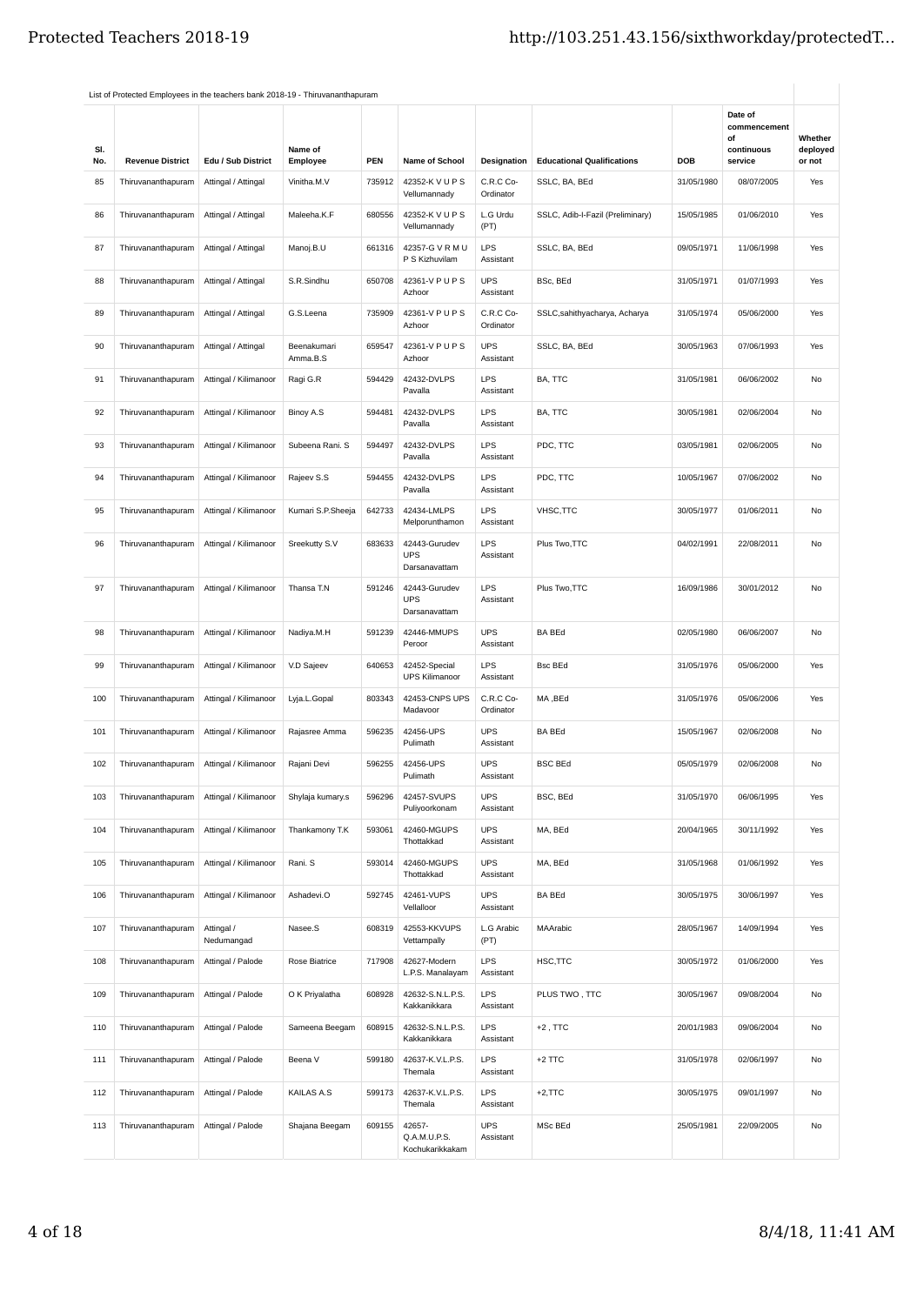| SI.<br>No. | <b>Revenue District</b> | Edu / Sub District                 | Name of<br>Employee    | <b>PEN</b> | Name of School                                  | Designation                                | <b>Educational Qualifications</b> | <b>DOB</b> | Date of<br>commencement<br>of<br>continuous<br>service | Whether<br>deployed<br>or not |
|------------|-------------------------|------------------------------------|------------------------|------------|-------------------------------------------------|--------------------------------------------|-----------------------------------|------------|--------------------------------------------------------|-------------------------------|
| 114        | Thiruvananthapuram      | Attingal / Palode                  | Mumthas.K.R            | 609090     | 42657-<br>Q.A.M.U.P.S.<br>Kochukarikkakam       | <b>UPS</b><br>Assistant                    | <b>BSc BEd</b>                    | 01/02/1976 | 01/06/2005                                             | No                            |
| 115        | Thiruvananthapuram      | Attingal / Palode                  | Anoop S L              | 609136     | 42657-<br>Q.A.M.U.P.S.<br>Kochukarikkakam       | <b>UPS</b><br>Assistant                    | <b>BSc BEd</b>                    | 12/05/1980 | 01/06/2005                                             | No                            |
| 116        | Thiruvananthapuram      | Attingal / Palode                  | Pournami A S           | 609177     | 42657-<br>Q.A.M.U.P.S.<br>Kochukarikkakam       | <b>UPS</b><br>Assistant                    | <b>BSc BEd</b>                    | 20/05/1981 | 02/06/2008                                             | No                            |
| 117        | Thiruvananthapuram      | Attingal / Palode                  | Sithakumary.L          | 599424     | 42659-<br>S.K.V.U.P.S.<br>Muthuvila             | <b>UPS</b><br>Assistant                    | BA, BED                           | 05/05/1970 | 03/12/2001                                             | Yes                           |
| 118        | Thiruvananthapuram      | Attingal / Palode                  | Asha L.D               | 601324     | 42662-U.P.S.<br>Vinobaniketan                   | <b>UPS</b><br>Assistant                    | BSC, BED                          | 15/04/1975 | 20/07/2004                                             | Yes                           |
| 119        | Thiruvananthapuram      | Attingal / Palode                  | ASWATHY.S              | 663556     | 42664-Nalanda<br>T.T.I. Nanniyode               | <b>UPS</b><br>Assistant                    | SSLC, TTC                         | 21/05/1984 | 01/06/2011                                             | Yes                           |
| 120        | Thiruvananthapuram      | Thiruvananthapuram<br>/ Kaniapuram | Pradeep Kumar .M       | 174315     | 43001-St.<br>Augustine's H. S.<br>Murukkumpuzha | Drawing<br>Teacher<br>(H.S)                | THSLC, KGCE in Fine Arts          | 30/05/1977 | 01/06/2005                                             | Yes                           |
| 121        | Thiruvananthapuram      | Thiruvananthapuram<br>/ Kaniapuram | Sunitha<br>Christopher | 174474     | 43001-St.<br>Augustine's H. S.<br>Murukkumpuzha | H.S.A(SS)                                  | <b>BA BEd</b>                     | 13/11/1971 | 12/06/1996                                             | No                            |
| 122        | Thiruvananthapuram      | Thiruvananthapuram<br>/ Kaniapuram | Manjusha L             | 174331     | 43001-St.<br>Augustine's H. S.<br>Murukkumpuzha | H.S.A(P.S)                                 | Bsc, B.Ed                         | 30/05/1979 | 02/06/2003                                             | No                            |
| 123        | Thiruvananthapuram      | Thiruvananthapuram<br>/ Kaniapuram | Dineesh C. S           | 174435     | 43001-St.<br>Augustine's H. S.<br>Murukkumpuzha | H.S.A<br>(Hindi)                           | SSLC, Sahithyacharya, Acharya     | 20/05/1972 | 08/07/1998                                             | No                            |
| 124        | Thiruvananthapuram      | Thiruvananthapuram<br>/ Kaniapuram | Binu M. R              | 174381     | 43001-St.<br>Augustine's H. S.<br>Murukkumpuzha | H.S.A(NS)                                  | Bsc, B.Ed                         | 31/05/1972 | 02/06/2003                                             | No                            |
| 125        | Thiruvananthapuram      | Thiruvananthapuram<br>/ Kaniapuram | Krishna. S             | 174389     | 43001-St.<br>Augustine's H. S.<br>Murukkumpuzha | H.S.A<br>(Malayalam)                       | MA, B.Ed                          | 10/05/1977 | 19/07/2002                                             | No                            |
| 126        | Thiruvananthapuram      | Thiruvananthapuram<br>/ Kaniapuram | Seena S. M             | 174470     | 43001-St.<br>Augustine's H. S.<br>Murukkumpuzha | H.S.A<br>(English)                         | BA. B.Ed                          | 30/05/1974 | 26/01/2000                                             | No                            |
| 127        | Thiruvananthapuram      | Thiruvananthapuram<br>/ Kaniapuram | Prem Lal               | 174318     | 43001-St.<br>Augustine's H. S.<br>Murukkumpuzha | FT Menial                                  | <b>SSLC Failed</b>                | 30/05/1974 | 01/06/2005                                             | No                            |
| 128        | Thiruvananthapuram      | Thiruvananthapuram<br>/ Kaniapuram | Shylaja Cletus         | 174433     | 43001-St.<br>Augustine's H. S.<br>Murukkumpuzha | <b>UPS</b><br>Assistant                    | BA. B.Ed                          | 25/05/1979 | 02/06/2004                                             | No                            |
| 129        | Thiruvananthapuram      | Thiruvananthapuram<br>/ Kaniapuram | Saji S                 | 174345     | 43001-St.<br>Augustine's H. S.<br>Murukkumpuzha | H.S.A(P.S)                                 | B.SC, B.Ed                        | 28/04/1970 | 13/06/2000                                             | No                            |
| 130        | Thiruvananthapuram      | Thiruvananthapuram<br>/ Kaniapuram | SREEJESH S.R           | 0          | 43001-St.<br>Augustine's H. S.<br>Murukkumpuzha | Physical<br>Education<br>Teacher<br>(H.S)  | <b>DIPLOMA</b>                    | 15/07/1977 | 01/06/2005                                             | Yes                           |
| 131        | Thiruvananthapuram      | Thiruvananthapuram<br>/ Kaniapuram | DEEPTHI <sub>S</sub>   | 17334      | 43005-Muslim H.<br>S. For Boys<br>Kaniyapuram   | <b>H.S.A (P.S)</b>                         | B.SC, B.Ed                        | 31/05/1971 | 01/06/2010                                             | No                            |
| 132        | Thiruvananthapuram      | Thiruvananthapuram<br>/ Kaniapuram | Thahira beevi          | 173141     | 43005-Muslim H.<br>S. For Boys<br>Kaniyapuram   | H.S.A<br>(Malayalam)                       | <b>BA BEd</b>                     | 21/05/1968 | 02/06/2004                                             | No                            |
| 133        | Thiruvananthapuram      | Thiruvananthapuram<br>/ Kaniapuram | Sindhu M. K            | 173336     | 43005-Muslim H.<br>S. For Boys<br>Kaniyapuram   | H.S.A<br>(Hindi)                           | BA, B.Ed                          | 21/05/1978 | 08/06/2001                                             | No                            |
| 134        | Thiruvananthapuram      | Thiruvananthapuram<br>/ Kaniapuram | Reena P                | 173324     | 43005-Muslim H.<br>S. For Boys<br>Kaniyapuram   | H.S.A<br>(Malayalam)                       | BA. B.Ed                          | 31/05/1970 | 14/09/2004                                             | No                            |
| 135        | Thiruvananthapuram      | Thiruvananthapuram<br>/ Kaniapuram | Latheesh kumar R       | 172913     | 43005-Muslim H.<br>S. For Boys<br>Kaniyapuram   | Drawing<br>Teacher<br>$(U.P -$<br>Package) | diploma                           | 25/02/1968 | 01/03/2005                                             | No                            |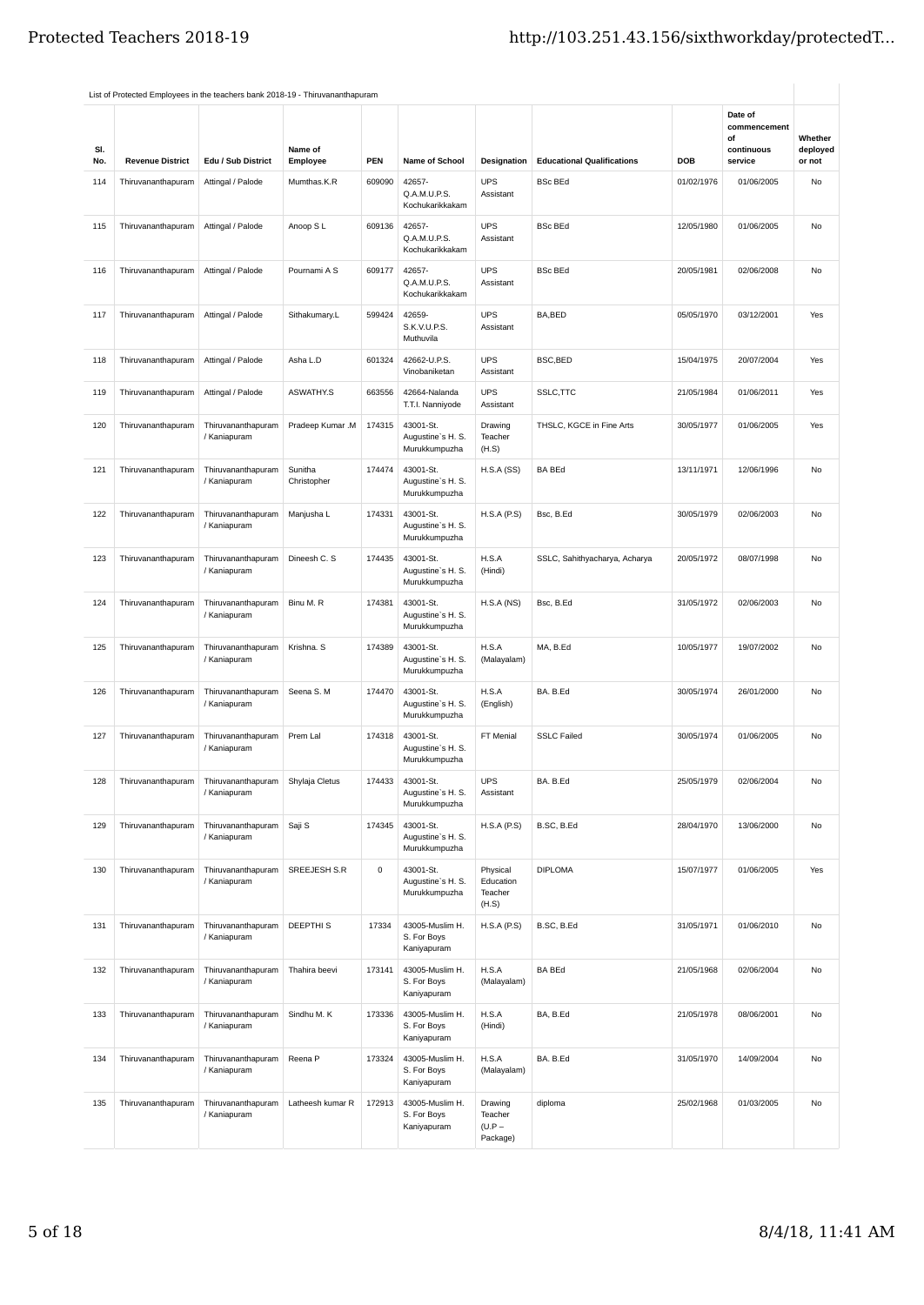|            | List of Protected Employees in the teachers bank 2018-19 - Thiruvananthapuram |                                                            |                         |           |                                               |                         |                                   |            |                               |                    |
|------------|-------------------------------------------------------------------------------|------------------------------------------------------------|-------------------------|-----------|-----------------------------------------------|-------------------------|-----------------------------------|------------|-------------------------------|--------------------|
|            |                                                                               |                                                            |                         |           |                                               |                         |                                   |            | Date of<br>commencement<br>οf | Whether            |
| SI.<br>No. | <b>Revenue District</b>                                                       | Edu / Sub District                                         | Name of<br>Employee     | PEN       | Name of School                                | Designation             | <b>Educational Qualifications</b> | DOB        | continuous<br>service         | deployed<br>or not |
| 136        | Thiruvananthapuram                                                            | Thiruvananthapuram<br>/ Kaniapuram                         | Mujab Al                | $\pmb{0}$ | 43005-Muslim H.<br>S. For Boys<br>Kaniyapuram | H.S.A<br>(Malayalam)    | <b>BA BEd</b>                     | 30/05/1978 | 02/06/2004                    | No                 |
| 137        | Thiruvananthapuram                                                            | Thiruvananthapuram<br>/ Kaniapuram                         | Ajith v                 | 734965    | 43005-Muslim H.<br>S. For Boys<br>Kaniyapuram | FT Menial               | std 10                            | 30/05/1978 | 01/06/2009                    | No                 |
| 138        | Thiruvananthapuram                                                            | Thiruvananthapuram<br>/ Kaniapuram                         | Vidhya GS               | 173192    | 43006-Muslim<br>Girls H. S. S.<br>Kaniyapuram | H.S.A<br>(Maths)        | B.SC. B.Ed                        | 27/05/1972 | 24/09/2001                    | No                 |
| 139        | Thiruvananthapuram                                                            | Thiruvananthapuram<br>/ Kaniapuram                         | Nisha S                 | 174430    | 43006-Muslim<br>Girls H. S. S.<br>Kaniyapuram | H.S.A<br>(Maths)        | Bsc, B.Ed                         | 12/10/1976 | 05/06/2002                    | No                 |
| 140        | Thiruvananthapuram                                                            | Thiruvananthapuram<br>/ Kaniapuram                         | Sheeba beevi            | 172687    | 43006-Muslim<br>Girls H. S. S.<br>Kaniyapuram | H.S.A(SS)               | <b>BA BEd</b>                     | 05/05/1974 | 01/06/2010                    | No                 |
| 141        | Thiruvananthapuram                                                            | Thiruvananthapuram<br>/ Kaniapuram                         | Kavitha TS              | 179493    | 43019-M. V. H. S.<br>Thundathil               | H.S.A<br>(Malayalam)    | <b>BA BEd</b>                     | 31/05/1977 | 02/06/2004                    | No                 |
| 142        | Thiruvananthapuram                                                            | Thiruvananthapuram<br>/ Kaniapuram                         | Sreeja.A                | 179416    | 43019-M. V. H. S.<br>Thundathil               | <b>UPS</b><br>Assistant | <b>SSLC TTC</b>                   | 19/04/1974 | 15/07/2004                    | No                 |
| 143        | Thiruvananthapuram                                                            | Thiruvananthapuram<br>/ Kaniapuram                         | Renjith V. S            | 179430    | 43019-M. V. H. S.<br>Thundathil               | H.S.A<br>(Maths)        | BSc, BEd                          | 21/05/1975 | 02/01/2002                    | No                 |
| 144        | Thiruvananthapuram                                                            | Thiruvananthapuram<br>/ Kaniapuram                         | Biju. V                 | 179511    | 43019-M.V.H.S.<br>Thundathil                  | <b>H.S.A (P.S)</b>      | BSc, BEd                          | 31/05/1973 | 15/07/2002                    | No                 |
| 145        | Thiruvananthapuram                                                            | Thiruvananthapuram<br>/ Kaniapuram                         | Deepthi L. T            | 179423    | 43019-M. V. H. S.<br>Thundathil               | H.S.A<br>(Maths)        | BSc, BEd                          | 13/05/1977 | 05/06/2002                    | No                 |
| 146        | Thiruvananthapuram                                                            | Thiruvananthapuram<br>/ Kaniapuram                         | Unnikrishnan Nair<br>G  | 179425    | 43019-M.V.H.S.<br>Thundathil                  | H.S.A(SS)               | <b>BA BEd</b>                     | 25/05/1968 | 15/07/2005                    | No                 |
| 147        | Thiruvananthapuram                                                            | Thiruvananthapuram<br>/ Kaniapuram                         | Moly S.L                | 179490    | 43019-M. V. H. S.<br>Thundathil               | H.S.A<br>(Malayalam)    | MA BEd                            | 03/11/1974 | 02/06/2004                    | No                 |
| 148        | Thiruvananthapuram                                                            | Thiruvananthapuram<br>/ Kaniapuram                         | Letha . D. S            | 682523    | 43019-M. V. H. S.<br>Thundathil               | H.S.A<br>(English)      | <b>BA BEd</b>                     | 30/10/1971 | 05/06/2006                    | No                 |
| 149        | Thiruvananthapuram                                                            | Thiruvananthapuram<br>/ Kaniapuram                         | Sindhu R. R             | 179429    | 43019-M. V. H. S.<br>Thundathil               | L.G Hindi               | MA BEd                            | 20/05/1976 | 05/06/2002                    | No                 |
| 150        | Thiruvananthapuram                                                            | Thiruvananthapuram<br>/ Kaniapuram                         | Sumith G. K             | 682505    | 43019-M.V.H.S.<br>Thundathil                  | FT Menial               | <b>SSLC</b>                       | 07/08/1981 | 17/01/2005                    | No                 |
| 151        | Thiruvananthapuram                                                            | Thiruvananthapuram<br>/ Kaniapuram                         | Archana B. M            | 685640    | 43019-M. V. H. S.<br>Thundathil               | <b>UPS</b><br>Assistant | MSc BEd                           | 21/05/1977 | 22/09/2005                    | No                 |
| 152        | Thiruvananthapuram                                                            | Thiruvananthapuram<br>/ Kaniapuram                         | Manju L. R              | 179408    | 43019-M. V. H. S.<br>Thundathil               | <b>UPS</b><br>Assistant | MA BEd                            | 09/05/1973 | 05/06/2006                    | No                 |
| 153        | Thiruvananthapuram                                                            | Thiruvananthapuram<br>/ Kaniapuram                         | Kumari Usha .B          | 0         | 43019-M. V. H. S.<br>Thundathil               | H.S.A<br>(Hindi)        | <b>BA BEd</b>                     | 10/04/1969 | 05/06/2002                    | No                 |
| 154        | Thiruvananthapuram                                                            | Thiruvananthapuram<br>/ Kaniapuram                         | Maya.GL                 | 179494    | 43019-M.V.H.S.<br>Thundathil                  | H.S.A(NS)               | B.SC, B.Ed                        | 25/05/1974 | 15/07/2004                    | No                 |
| 155        | Thiruvananthapuram                                                            | Thiruvananthapuram<br>/ Kaniapuram                         | Kalarani D. M           | 682501    | 43019-M.V.H.S.<br>Thundathil                  | <b>UPS</b><br>Assistant | MA, BEd                           | 31/05/1968 | 01/06/2007                    | No                 |
| 156        | Thiruvananthapuram                                                            | Thiruvananthapuram<br>/ Kaniapuram                         | madhusoodhana<br>Kurup. | 179403    | 43019-M.V.H.S.<br>Thundathil                  | H.S.A<br>(Maths)        | B.SC, B.Ed                        | 20/05/1974 | 05/06/2000                    | No                 |
| 157        | Thiruvananthapuram                                                            | Thiruvananthapuram<br>Thiruvananthapuram<br>North          | SUNILKUMAR P            | 179851    | 43057-Fort Boys<br>H. S.                      | H.S.A (NS)              | BSC, BED                          | 22/05/1969 | 23/06/2003                    | No                 |
| 158        | Thiruvananthapuram                                                            | Thiruvananthapuram<br>Thiruvananthapuram<br>North          | Sandhya L. R. Nair      | 179829    | 43057-Fort Boys<br>H. S.                      | C.R.C Co-<br>Ordinator  | MA BEd                            | 30/05/1974 | 13/09/2001                    | No                 |
| 159        | Thiruvananthapuram                                                            | Thiruvananthapuram<br>Thiruvananthapuram                   | Sudhish M               | 179845    | 43057-Fort Boys<br>H. S.                      | C.R.C Co-<br>Ordinator  | MA, BEd                           | 04/11/1966 | 14/08/2003                    | No                 |
| 160        | Thiruvananthapuram                                                            | North<br>Thiruvananthapuram<br>Thiruvananthapuram<br>North | Rajesh R                | 179844    | 43057-Fort Boys<br>H. S.                      | H.S.A<br>(Malayalam)    | MA, BEd                           | 09/08/1976 | 02/06/2008                    | No                 |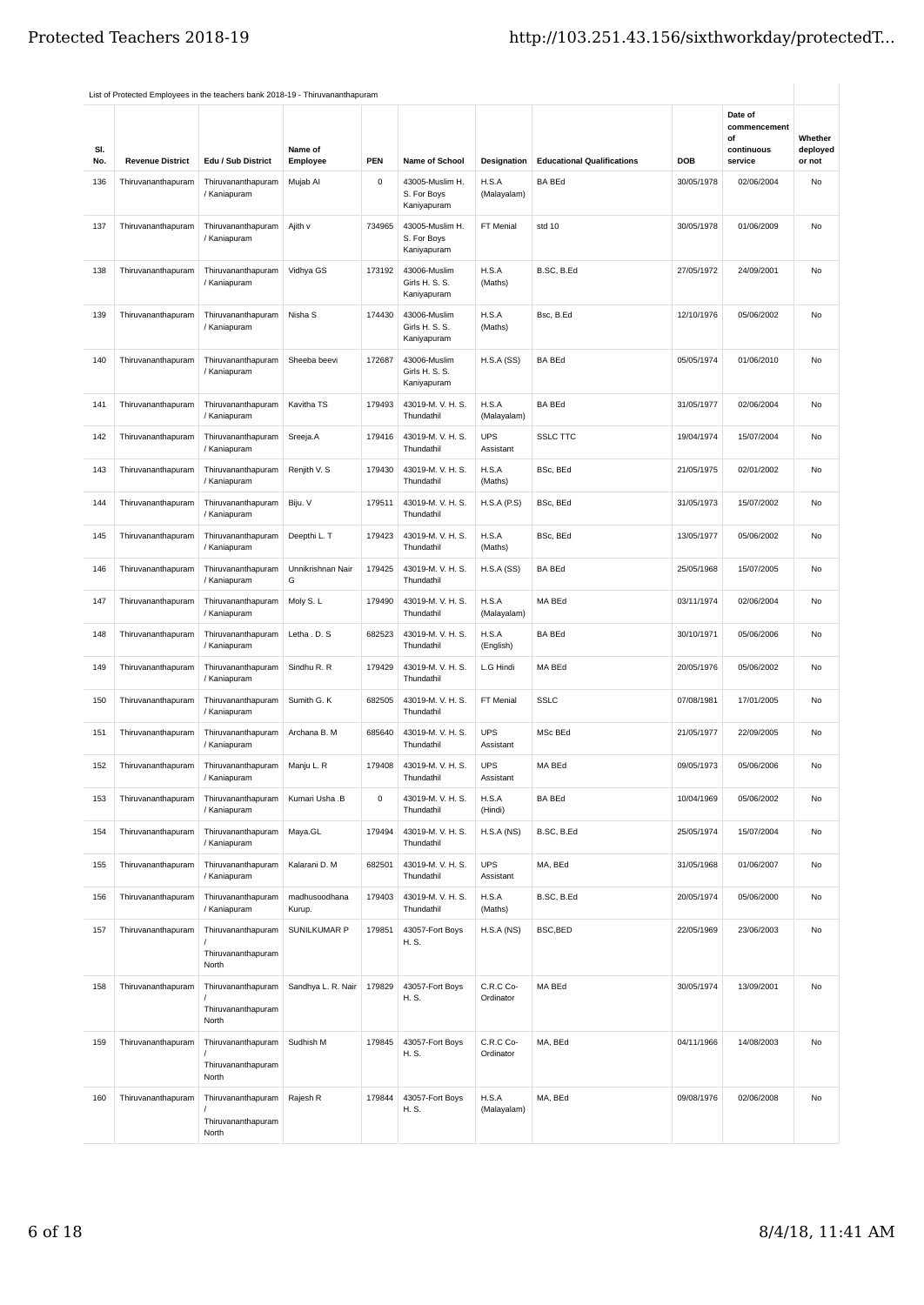|            | List of Protected Employees in the teachers bank 2018-19 - Thiruvananthapuram |                                                         |                           |            |                                                   |                                           |                                                     |            | Date of<br>commencement     |                               |
|------------|-------------------------------------------------------------------------------|---------------------------------------------------------|---------------------------|------------|---------------------------------------------------|-------------------------------------------|-----------------------------------------------------|------------|-----------------------------|-------------------------------|
| SI.<br>No. | <b>Revenue District</b>                                                       | Edu / Sub District                                      | Name of<br>Employee       | <b>PEN</b> | <b>Name of School</b>                             | Designation                               | <b>Educational Qualifications</b>                   | DOB        | οf<br>continuous<br>service | Whether<br>deployed<br>or not |
| 161        | Thiruvananthapuram                                                            | Thiruvananthapuram<br>Thiruvananthapuram<br>North       | Mohana Kumar P            | 179826     | 43057-Fort Boys<br>H. S.                          | L.G Hindi                                 | Predegree, Hindi Bhooshan & Hindi<br>Sahithyacharya | 18/05/1969 | 06/06/2001                  | No                            |
| 162        | Thiruvananthapuram                                                            | Thiruvananthapuram<br>Thiruvananthapuram<br>North       | Hairunissa SR             | 179882     | 43057-Fort Boys<br>H. S.                          | H.S.A<br>(Arabic)                         | <b>BA BEd</b>                                       | 31/07/1963 | 18/10/2000                  | No                            |
| 163        | Thiruvananthapuram                                                            | Thiruvananthapuram<br>Thiruvananthapuram<br>North       | Jolly Elizabeth<br>Mathew | 182007     | 43059-Fort Girls<br>Mission H. S. Fort            | H.S.A<br>(Maths)                          | Msc, B.Ed                                           | 06/06/1971 | 11/06/1999                  | No                            |
| 164        | Thiruvananthapuram                                                            | Thiruvananthapuram<br>Thiruvananthapuram<br>South       | Shyni Jasmine             | 179942     | 43061-St.<br>Antony's H. S. S.<br>Valiyathura     | H.S.A<br>(Hindi)                          | BA, LTT                                             | 25/03/1972 | 05/06/2006                  | No                            |
| 165        | Thiruvananthapuram                                                            | Thiruvananthapuram<br>Thiruvananthapuram<br>South       | Mary Sonia X              | 179954     | 43061-St.<br>Antony's H. S. S.<br>Valiyathura     | H.S.A(NS)                                 | B.Sc, BEd                                           | 07/12/1976 | 14/06/2012                  | No                            |
| 166        | Thiruvananthapuram                                                            | Thiruvananthapuram<br>Thiruvananthapuram<br>South       | Sherindas.JL              | 673790     | 43061-St.<br>Antony's H. S. S.<br>Valiyathura     | Music<br>Teacher<br>(H.S)                 | diploma                                             | 28/05/1986 | 01/06/2010                  | No                            |
| 167        | Thiruvananthapuram                                                            | Thiruvananthapuram<br>Thiruvananthapuram<br>North       | JESSY C.D                 | 179843     | 43062-Haji C. H.<br>M. K. M. H. S.<br>Vallakadavu | Music<br>Teacher<br>(H.S)                 | <b>DIPLOMA</b>                                      | 26/05/2064 | 15/07/1988                  | No                            |
| 168        | Thiruvananthapuram                                                            | Thiruvananthapuram<br>Thiruvananthapuram<br>North       | PRASANTHI S               | 676338     | 43064-St. Roch's<br>High School,<br>Thope         | Physical<br>Education<br>Teacher<br>(U.P) | diploma                                             | 20/03/1983 | 01/06/2011                  | Yes                           |
| 169        | Thiruvananthapuram                                                            | Thiruvananthapuram<br>Thiruvananthapuram<br>South       | Preetha R. Nair           | 172458     | 43087-AMHSS<br>Thirumala                          | C.R.C Co-<br>Ordinator                    | MSC, MA(ENG) B.Ed, SET (MATHS)                      | 10/03/1969 | 05/06/2000                  | No                            |
| 170        | Thiruvananthapuram                                                            | Thiruvananthapuram<br>Thiruvananthapuram<br>South       | Sudharma MS               | 142437     | 43087-AMHSS<br>Thirumala                          | <b>UPS</b><br>Assistant                   | B.SC, B.Ed                                          | 01/06/1965 | 06/06/1994                  | No                            |
| 171        | Thiruvananthapuram                                                            | Thiruvananthapuram<br>Thiruvananthapuram<br>South       | Sathi R. Nair             | 167344     | 43087-AMHSS<br>Thirumala                          | H.S.A<br>(Malayalam)                      | MA, B.Ed, SET                                       | 30/05/1968 | 01/06/1998                  | <b>No</b>                     |
| 172        | Thiruvananthapuram                                                            | Thiruvananthapuram<br>Thiruvananthapuram<br>South       | Sreeja Nair A. S          | 167352     | 43087-AMHSS<br>Thirumala                          | H.S.A<br>(Malayalam)                      | MA, B.Ed                                            | 31/05/1975 | 05/06/2000                  | No                            |
| 173        | Thiruvananthapuram                                                            | Thiruvananthapuram<br>Thiruvananthapuram<br>South       | Reena John                | 167005     | 43087-A M H S S<br>Thirumala                      | H.S.A<br>(Malayalam)                      | BA. B.Ed                                            | 25/05/1972 | 05/06/2000                  | <b>No</b>                     |
| 174        | Thiruvananthapuram                                                            | Thiruvananthapuram<br>Thiruvananthapuram<br>South       | Jaya T. S                 | 167029     | 43087-AMHSS<br>Thirumala                          | H.S.A<br>(Malayalam)                      | MA, B.Ed                                            | 25/05/1975 | 05/06/2002                  | No                            |
| 175        | Thiruvananthapuram                                                            | Thiruvananthapuram<br>Thiruvananthapuram<br>South       | Shylaja K. S              | 172459     | 43087-AMHSS<br>Thirumala                          | <b>UPS</b><br>Assistant                   | SSLC, Sahithyacharya, Acharya                       | 25/05/1967 | 02/06/1997                  | No                            |
| 176        | Thiruvananthapuram                                                            | Thiruvananthapuram<br>Thiruvananthapuram<br>South       | Gladstone M. Raj          | 172451     | 43087-AMHSS<br>Thirumala                          | Clerk                                     | PDC                                                 | 25/12/1962 | 01/09/1997                  | No                            |
| 177        | Thiruvananthapuram                                                            | Thiruvananthapuram Aji S<br>Thiruvananthapuram<br>South |                           | 172368     | 43087-AMHSS<br>Thirumala                          | <b>UPS</b><br>Assistant                   | TTC, PDC                                            | 25/05/1973 | 05/06/1995                  | No                            |
| 178        | Thiruvananthapuram                                                            | Thiruvananthapuram<br>Thiruvananthapuram<br>South       | Sudhi Devi P. B           | 167290     | 43087-AMHSS<br>Thirumala                          | <b>UPS</b><br>Assistant                   | Bsc, B.Ed                                           | 30/05/1964 | 05/06/1995                  | No                            |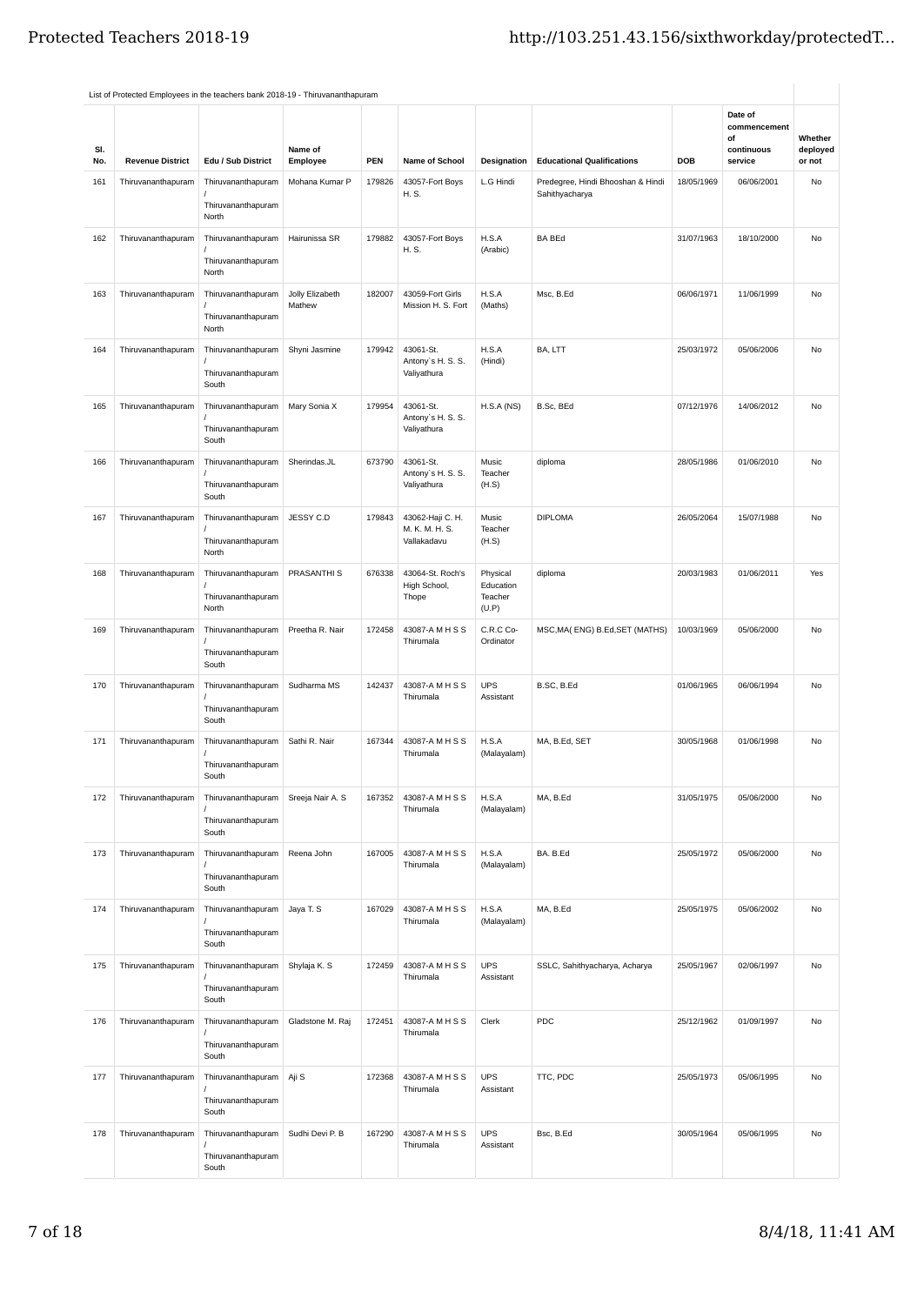| SI.<br>No. | <b>Revenue District</b> | Edu / Sub District                                | Name of<br>Employee   | <b>PEN</b> | Name of School               | Designation             | <b>Educational Qualifications</b> | DOB        | Date of<br>commencement<br>of<br>continuous<br>service | Whether<br>deployed<br>or not |
|------------|-------------------------|---------------------------------------------------|-----------------------|------------|------------------------------|-------------------------|-----------------------------------|------------|--------------------------------------------------------|-------------------------------|
| 179        | Thiruvananthapuram      | Thiruvananthapuram<br>Thiruvananthapuram<br>South | Sangeetha G. I        | 167384     | 43087-AMHSS<br>Thirumala     | <b>UPS</b><br>Assistant | <b>TTC</b>                        | 25/05/1975 | 05/06/1995                                             | No                            |
| 180        | Thiruvananthapuram      | Thiruvananthapuram<br>Thiruvananthapuram<br>South | Sunitha <sub>S</sub>  | 167327     | 43087-AMHSS<br>Thirumala     | <b>UPS</b><br>Assistant | <b>TTC</b>                        | 28/05/1966 | 25/07/1995                                             | No                            |
| 181        | Thiruvananthapuram      | Thiruvananthapuram<br>Thiruvananthapuram<br>South | Devika K. R           | 167317     | 43087-AMHSS<br>Thirumala     | <b>UPS</b><br>Assistant | Msc, B.Ed                         | 17/05/1966 | 03/06/1996                                             | No                            |
| 182        | Thiruvananthapuram      | Thiruvananthapuram<br>Thiruvananthapuram<br>South | Asha B. V             | 167268     | 43087-AMHSS<br>Thirumala     | <b>UPS</b><br>Assistant | Bsc, B.Ed                         | 31/05/1970 | 05/06/1996                                             | No                            |
| 183        | Thiruvananthapuram      | Thiruvananthapuram<br>Thiruvananthapuram<br>South | Beujith Knox D. A     | 167252     | 43087-AMHSS<br>Thirumala     | <b>UPS</b><br>Assistant | <b>TTC</b>                        | 25/05/1972 | 02/06/1997                                             | No                            |
| 184        | Thiruvananthapuram      | Thiruvananthapuram<br>Thiruvananthapuram<br>South | Sheeja P. George      | 167381     | 43087-AMHSS<br>Thirumala     | <b>UPS</b><br>Assistant | TTC, B.Sc, B.Ed                   | 25/03/1970 | 02/06/1997                                             | No                            |
| 185        | Thiruvananthapuram      | Thiruvananthapuram<br>Thiruvananthapuram<br>South | Mary Celine           | 172420     | 43087-AMHSS<br>Thirumala     | <b>UPS</b><br>Assistant | B.Sc, B.Ed                        | 27/02/1970 | 01/06/1998                                             | No                            |
| 186        | Thiruvananthapuram      | Thiruvananthapuram<br>Thiruvananthapuram<br>South | Rekha N. R            | 167400     | 43087-AMHSS<br>Thirumala     | <b>UPS</b><br>Assistant | Bsc, B.Ed                         | 30/04/1965 | 05/06/1997                                             | No                            |
| 187        | Thiruvananthapuram      | Thiruvananthapuram<br>Thiruvananthapuram<br>South | <b>Baby Sheela</b>    | 166971     | 43087-A M H S S<br>Thirumala | H.S.A<br>(English)      | MA, B.Ed                          | 01/04/1971 | 02/06/2004                                             | No                            |
| 188        | Thiruvananthapuram      | Thiruvananthapuram<br>Thiruvananthapuram<br>South | Felix Joffery         | 167135     | 43087-A M H S S<br>Thirumala | H.S.A<br>(English)      | MA, M.Ed                          | 24/12/1978 | 02/06/2004                                             | No                            |
| 189        | Thiruvananthapuram      | Thiruvananthapuram<br>Thiruvananthapuram<br>South | Linda V. Lilian       | 695335     | 43087-A M H S S<br>Thirumala | C.R.C Co-<br>Ordinator  | MA BEd                            | 12/05/1969 | 01/06/1998                                             | No                            |
| 190        | Thiruvananthapuram      | Thiruvananthapuram<br>Thiruvananthapuram<br>South | Roshni P. R           | 172356     | 43087-A M H S S<br>Thirumala | C.R.C Co-<br>Ordinator  | <b>BA BEd</b>                     | 30/05/1972 | 01/06/1998                                             | No                            |
| 191        | Thiruvananthapuram      | Thiruvananthapuram<br>Thiruvananthapuram<br>South | Justin A. G           | 172443     | 43087-A M H S S<br>Thirumala | C.R.C Co-<br>Ordinator  | BSc, BEd                          | 15/11/1964 | 01/06/1998                                             | No                            |
| 192        | Thiruvananthapuram      | Thiruvananthapuram<br>Thiruvananthapuram<br>South | Sindhu L. P           | 172430     | 43087-A M H S S<br>Thirumala | C.R.C Co-<br>Ordinator  | <b>BA BEd</b>                     | 30/05/1968 | 01/06/1999                                             | No                            |
| 193        | Thiruvananthapuram      | Thiruvananthapuram<br>Thiruvananthapuram<br>South | Thara I               | 167288     | 43087-A M H S S<br>Thirumala | C.R.C Co-<br>Ordinator  | BSc, BEd                          | 25/05/1969 | 01/06/1999                                             | No                            |
| 194        | Thiruvananthapuram      | Thiruvananthapuram<br>Thiruvananthapuram<br>South | Asa Bindhu            | 172427     | 43087-A M H S S<br>Thirumala | C.R.C Co-<br>Ordinator  | Bsc, B.Ed                         | 05/03/1970 | 05/06/2000                                             | No                            |
| 195        | Thiruvananthapuram      | Thiruvananthapuram<br>Thiruvananthapuram<br>South | Rejula N. Rajam       | 172419     | 43087-A M H S S<br>Thirumala | C.R.C Co-<br>Ordinator  | Bsc, B.Ed                         | 31/05/1970 | 05/06/2000                                             | No                            |
| 196        | Thiruvananthapuram      | Thiruvananthapuram<br>Thiruvananthapuram<br>South | Geetha Kumari K.<br>S | 172418     | 43087-AMHSS<br>Thirumala     | C.R.C Co-<br>Ordinator  | Bsc, B.Ed                         | 28/04/1965 | 05/06/2000                                             | No                            |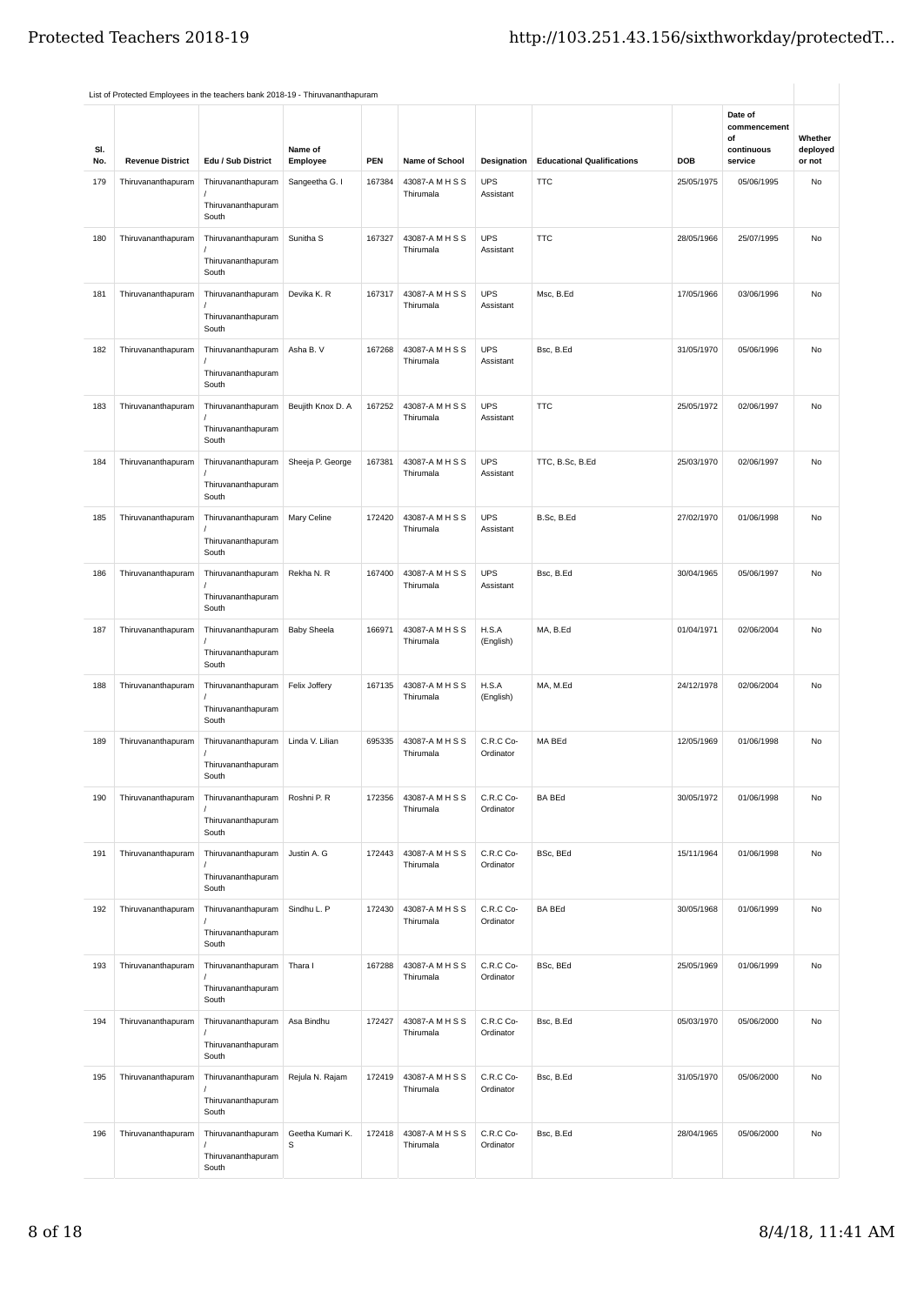| SI.<br>No. | <b>Revenue District</b> | Edu / Sub District                                | Name of<br>Employee     | <b>PEN</b>  | <b>Name of School</b>                                | Designation                               | <b>Educational Qualifications</b>                  | <b>DOB</b> | Date of<br>commencement<br>of<br>continuous<br>service | Whether<br>deployed<br>or not |
|------------|-------------------------|---------------------------------------------------|-------------------------|-------------|------------------------------------------------------|-------------------------------------------|----------------------------------------------------|------------|--------------------------------------------------------|-------------------------------|
| 197        | Thiruvananthapuram      | Thiruvananthapuram<br>Thiruvananthapuram<br>South | Sindhu P. S             | 694342      | 43087-AMHSS<br>Thirumala                             | C.R.C Co-<br>Ordinator                    | BA. B.Ed                                           | 16/05/1970 | 05/06/2000                                             | Yes                           |
| 198        | Thiruvananthapuram      | Thiruvananthapuram<br>Thiruvananthapuram<br>South | Suja. M                 | 694388      | 43087-AMHSS<br>Thirumala                             | C.R.C Co-<br>Ordinator                    | MA, B.Ed, SET                                      | 05/01/1977 | 01/06/2006                                             | Yes                           |
| 199        | Thiruvananthapuram      | Thiruvananthapuram<br>Thiruvananthapuram<br>South | Geetha Kumari S.<br>S   | 172426      | 43087-A M H S S<br>Thirumala                         | C.R.C Co-<br>Ordinator                    | MA, B.Ed                                           | 22/05/1969 | 06/10/1999                                             | Yes                           |
| 200        | Thiruvananthapuram      | Thiruvananthapuram<br>Thiruvananthapuram<br>South | Archana Thampi s        | 695326      | 43087-A M H S S<br>Thirumala                         | C.R.C Co-<br>Ordinator                    | MA. B.Ed                                           | 25/05/1978 | 05/06/2002                                             | No                            |
| 201        | Thiruvananthapuram      | Thiruvananthapuram<br>Thiruvananthapuram<br>South | SREEJA NAIR A.S         | $\mathsf 0$ | 43087-AMHSS<br>Thirumala                             | H.S.A<br>(Malayalam)                      | MA B Ed                                            | 31/05/1975 | 05/06/2000                                             | No                            |
| 202        | Thiruvananthapuram      | Thiruvananthapuram<br>Thiruvananthapuram<br>South | Manju V                 | 172884      | 43088-C. M. G. H.<br>S. Poojappura                   | H.S.A<br>(Maths)                          | B.SC, B.Ed                                         | 28/04/1972 | 01/06/1999                                             | No                            |
| 203        | Thiruvananthapuram      | Thiruvananthapuram<br>Thiruvananthapuram<br>South | Leskhmi NR              | 172896      | 43088-C. M. G. H.<br>S. Poojappura                   | <b>UPS</b><br>Assistant                   | <b>SSLC TTC</b>                                    | 28/05/1975 | 15/07/2005                                             | Yes                           |
| 204        | Thiruvananthapuram      | Thiruvananthapuram<br>Thiruvananthapuram<br>South | Kavitha.S.Nair          | 816819      | 43253-S. S. D.<br>Sisuvihar U. P. S.<br>Vazhuthacaud | UPSA (HTV)                                | SSLC,B COM,MCom,BEd                                | 01/06/1979 | 04/07/2005                                             | Yes                           |
| 205        | Thiruvananthapuram      | Thiruvananthapuram<br>Thiruvananthapuram<br>South | Pravitha Kumari.<br>P.V | 0           | 43253-S. S. D.<br>Sisuvihar U. P. S.<br>Vazhuthacaud | C.R.C Co-<br>Ordinator                    | SSLC, BSC, MSC, B Ed                               | 03/03/1980 | 15/07/2006                                             | Yes                           |
| 206        | Thiruvananthapuram      | Thiruvananthapuram<br>Thiruvananthapuram<br>South | Ajithakumari.S          | 598571      | 43253-S. S. D.<br>Sisuvihar U. P. S.<br>Vazhuthacaud | C.R.C Co-<br>Ordinator                    | SSLC, Hindi Sahithyacharya,<br>Acharya, B.A Degree | 28/05/1978 | 06/06/2001                                             | Yes                           |
| 207        | Thiruvananthapuram      | Thiruvananthapuram<br>Thiruvananthapuram<br>South | Resmi.S                 | 0           | 43253-S. S. D.<br>Sisuvihar U. P. S.<br>Vazhuthacaud | C.R.C Co-<br>Ordinator                    | SSLC, BA, TTC                                      | 23/02/1976 | 10/06/2005                                             | Yes                           |
| 208        | Thiruvananthapuram      | Thiruvananthapuram<br>Thiruvananthapuram<br>South | SINDU .A. I             | 598600      | 43253-S. S. D.<br>Sisuvihar U. P. S.<br>Vazhuthacaud | LPS<br>Assistant                          | SSLC, B.SC, TTC, B.Ed                              | 16/05/1968 | 22/11/2001                                             | Yes                           |
| 209        | Thiruvananthapuram      | Thiruvananthapuram<br>Thiruvananthapuram<br>South | Anuja S S               | 0           | 43254-New U. P.<br>S. Santhivila                     | LPSA (HTV)                                | BA,TTC                                             | 18/05/1984 | 02/06/2008                                             | Yes                           |
| 210        | Thiruvananthapuram      | Thiruvananthapuram<br>Thiruvananthapuram<br>North | Saji Chacko             | 591298      | 43347-V. M. J. U.<br>P. S. Vallakadavu               | Physical<br>Education<br>Teacher<br>(U.P) | certificate in physical education                  | 20/05/1968 | 01/06/1989                                             | Yes                           |
| 211        | Thiruvananthapuram      | Thiruvananthapuram<br>/ Kaniapuram                | Raji L.R                | 595400      | 43459-E.V.U.P.<br>S. Thonnakkal                      | L.G Hindi                                 | M A Hindi Acharya                                  | 18/04/1979 | 05/06/2002                                             | No                            |
| 212        | Thiruvananthapuram      | Thiruvananthapuram<br>/ Kaniapuram                | R.Gopan                 | 0           | 43459-E.V.U.P.<br>S. Thonnakkal                      | C.R.C Co-<br>Ordinator                    | B S C, B ED                                        | 25/04/1979 | 04/06/2003                                             | Yes                           |
| 213        | Thiruvananthapuram      | Thiruvananthapuram<br>/ Kaniapuram                | G.S.Indu                | $\mathsf 0$ | 43459-E.V.U.P.<br>S. Thonnakkal                      | C.R.C Co-<br>Ordinator                    | M.A,B.ED                                           | 20/05/1968 | 20/10/2000                                             | Yes                           |
| 214        | Thiruvananthapuram      | Thiruvananthapuram<br>/ Kaniapuram                | S, Veena.               | 594954      | 43459-E.V.U.P.<br>S. Thonnakkal                      | <b>LPS</b><br>Assistant                   | T,T.C,P.D.C                                        | 20/05/1976 | 06/01/1997                                             | No                            |
| 215        | Thiruvananthapuram      | Neyyattinkara /<br>Neyyattinkara                  | Sanak.N.L (LWA)         | 172872      | 44001-M.V.H.S.<br>S. Arumanoor                       | L.G Hindi                                 | BA(History), LTT Hindi                             | 30/05/1970 | 13/12/1991                                             | No                            |
| 216        | Thiruvananthapuram      | Neyyattinkara /<br>Neyyattinkara                  | Joy Johns.R             | 172919      | 44001-M.V.H.S.<br>S. Arumanoor                       | H.S.A<br>(Malayalam)                      | M.A(Mal), B.Ed                                     | 30/05/1981 | 01/08/2005                                             | No                            |
| 217        | Thiruvananthapuram      | Neyyattinkara /<br>Neyyattinkara                  | Priya.K.C               | 173046      | 44001-M.V.H.S.<br>S. Arumanoor                       | H.S.A(SS)                                 | B.A(History), B.Ed                                 | 05/04/1973 | 01/08/2000                                             | No                            |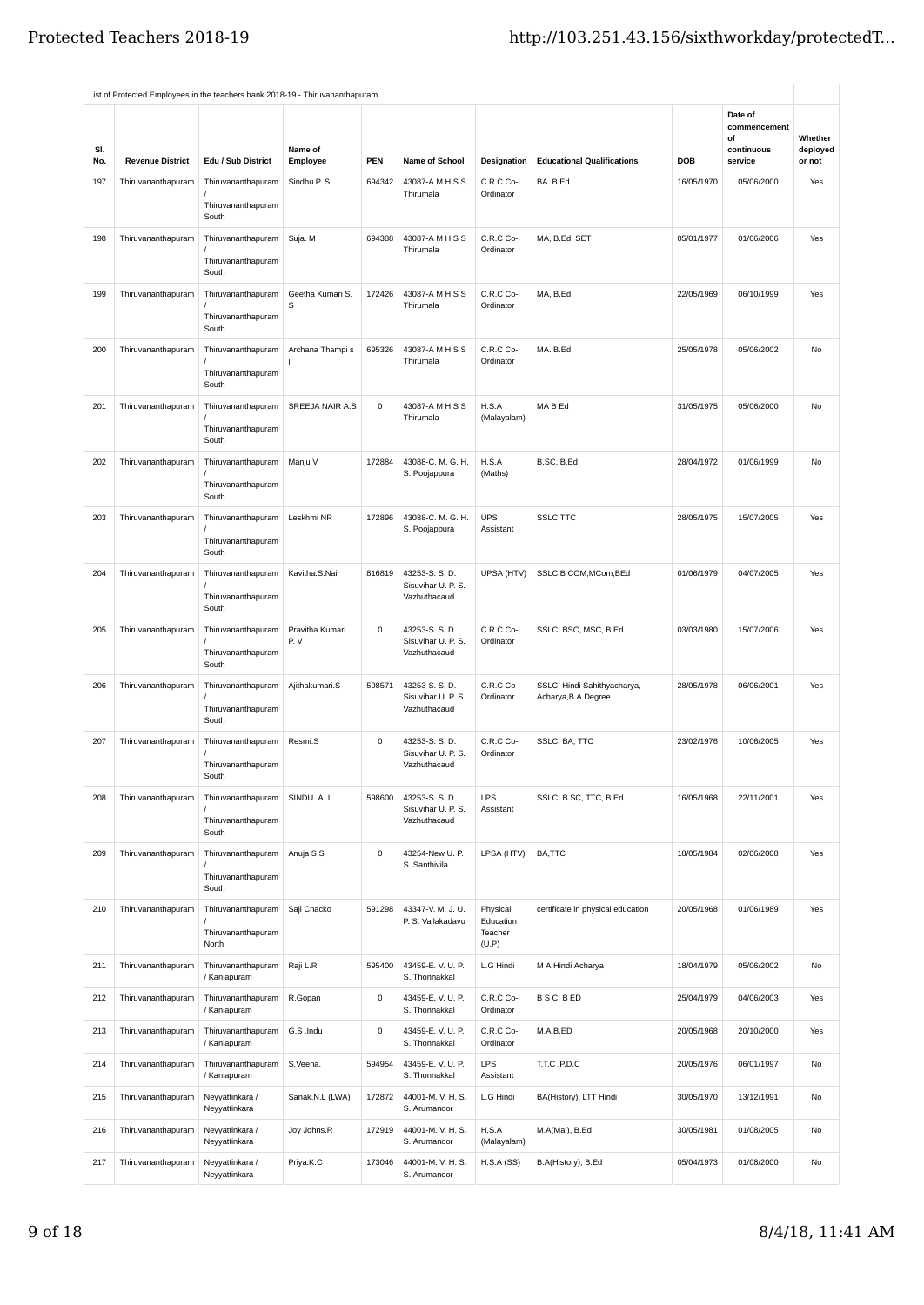| SI.<br>No. | <b>Revenue District</b> | Edu / Sub District               | Name of<br>Employee      | PEN    | Name of School                                  | Designation             | <b>Educational Qualifications</b>       | DOB        | Date of<br>commencement<br>οf<br>continuous<br>service | Whether<br>deployed<br>or not |
|------------|-------------------------|----------------------------------|--------------------------|--------|-------------------------------------------------|-------------------------|-----------------------------------------|------------|--------------------------------------------------------|-------------------------------|
| 218        | Thiruvananthapuram      | Neyyattinkara /<br>Neyyattinkara | Aswathy.U.S              | 695040 | 44001-M.V.H.S.<br>S. Arumanoor                  | <b>UPS</b><br>Assistant | B.A, B.Ed                               | 31/05/1978 | 01/06/2011                                             | Yes                           |
| 219        | Thiruvananthapuram      | Neyyattinkara /<br>Neyyattinkara | Lekha.S.Nair             | 172815 | 44001-M.V.H.S.<br>S. Arumanoor                  | H.S.A<br>(Maths)        | B.Sc(Maths), BEd                        | 03/05/1973 | 20/07/1998                                             | No                            |
| 220        | Thiruvananthapuram      | Neyyattinkara /<br>Neyyattinkara | Gladston G<br>Danam      | 676666 | 44001-M.V.H.S.<br>S. Arumanoor                  | <b>UPS</b><br>Assistant | M.A, B.Ed                               | 04/02/1983 | 01/06/2011                                             | Yes                           |
| 221        | Thiruvananthapuram      | Neyyattinkara /<br>Balaramapuram | Sabu David.C.H           | 174303 | 44004-H.S.<br>Balaramapuram                     | H.S.A<br>(Maths)        | B.Sc, B.Ed                              | 31/05/1972 | 01/06/1999                                             | No                            |
| 222        | Thiruvananthapuram      | Neyyattinkara /<br>Balaramapuram | Preetha.G.L              | 174355 | 44004-H.S.<br>Balaramapuram                     | H.S.A<br>(Maths)        | B.Sc, B.Ed                              | 14/05/1973 | 15/07/2005                                             | No                            |
| 223        | Thiruvananthapuram      | Neyyattinkara /<br>Balaramapuram | Suja.S.K                 | 174448 | 44004-H.S.<br>Balaramapuram                     | H.S.A(P.S)              | B.Sc, B.Ed                              | 04/05/1976 | 22/06/1998                                             | No                            |
| 224        | Thiruvananthapuram      | Neyyattinkara /<br>Balaramapuram | Jayakumar.V              | 174334 | 44004-H.S.<br>Balaramapuram                     | H.S.A<br>(Malayalam)    | MA, BEd                                 | 27/05/1969 | 01/06/1999                                             | No                            |
| 225        | Thiruvananthapuram      | Neyyattinkara /<br>Balaramapuram | Anu Varghees<br>Tharakan | 174406 | 44004-H.S.<br>Balaramapuram                     | H.S.A<br>(Malayalam)    | MA, BEd                                 | 28/10/1971 | 10/07/2000                                             | No                            |
| 226        | Thiruvananthapuram      | Neyyattinkara /<br>Balaramapuram | Abhilash.G.J             | 650987 | 44004-H.S.<br>Balaramapuram                     | <b>UPS</b><br>Assistant | SSLC, TTC                               | 27/05/1986 | 01/06/2009                                             | No                            |
| 227        | Thiruvananthapuram      | Neyyattinkara /<br>Balaramapuram | Sheejarani.O.R           | 651970 | 44004-H.S.<br>Balaramapuram                     | <b>UPS</b><br>Assistant | B.Sc, B.Ed                              | 25/05/1972 | 01/06/2010                                             | No                            |
| 228        | Thiruvananthapuram      | Neyyattinkara /<br>Balaramapuram | Lekha.J                  | 827577 | 44004-H.S.<br>Balaramapuram                     | C.R.C Co-<br>Ordinator  | SSLC, SAHITHYACHARYA,<br><b>ACHARYA</b> | 31/05/1972 | 01/08/2000                                             | Yes                           |
| 229        | Thiruvananthapuram      | Neyyattinkara /<br>Neyyattinkara | Prameela<br>Fargod.A     | 181256 | 44011-Leo XIII H.<br>S. S. Pulluvila            | H.S.A<br>(Maths)        | MSc, BEd                                | 12/01/1973 | 03/06/1996                                             | <b>No</b>                     |
| 230        | Thiruvananthapuram      | Neyyattinkara /<br>Kattakada     | Sindhu.S                 | 175358 | 44027-D.V.M.N.<br>N. M. H. S. S.<br>Maranalloor | H.S.A<br>(Malayalam)    | BA, B.Ed                                | 21/05/1980 | 01/07/2004                                             | Yes                           |
| 231        | Thiruvananthapuram      | Neyyattinkara /<br>Kattakada     | Parvathy.J               | 674936 | 44027-D.V.M.N.<br>N. M. H. S. S.<br>Maranalloor | <b>UPS</b><br>Assistant | MA,BEd                                  | 13/06/1987 | 01/06/2009                                             | Yes                           |
| 232        | Thiruvananthapuram      | Neyyattinkara /<br>Kattakada     | Sangeetha.S.V            | 175362 | 44027-D.V.M.N.<br>N. M. H. S. S.<br>Maranalloor | H.S.A<br>(Maths)        | B.Sc, B.Ed                              | 23/01/1977 | 10/07/2002                                             | Yes                           |
| 233        | Thiruvananthapuram      | Neyyattinkara /<br>Kattakada     | Saritha.S.Nair           | 734349 | 44027-D.V.M.N.<br>N. M. H. S. S.<br>Maranalloor | <b>UPS</b><br>Assistant | B.Sc, B.Ed                              | 16/05/1979 | 22/08/2012                                             | Yes                           |
| 234        | Thiruvananthapuram      | Neyyattinkara /<br>Kattakada     | Asha Krishnen.K          | 180187 | 44030-M. G. M. H.<br>S. Poozhanadu              | H.S.A<br>(Maths)        | B.Sc, B.Ed                              | 01/06/1964 | 15/07/1993                                             | Yes                           |
| 235        | Thiruvananthapuram      | Neyyattinkara /<br>Neyyattinkara | Sandya.S                 | 180819 | 44038-P. G. M. V.<br>H. S. S. Pullamala         | H.S.A<br>(Malayalam)    | MA,BEd                                  | 30/05/1978 | 05/06/2006                                             | Yes                           |
| 236        | Thiruvananthapuram      | Neyyattinkara /<br>Neyyattinkara | Soumya.V                 | 666761 | 44038-P. G. M. V.<br>H. S. S. Pullamala         | H.S.A<br>(English)      | BA, B.Ed, SET, Hindi<br>Sahithyacharya  | 13/05/1984 | 01/06/2011                                             | Yes                           |
| 237        | Thiruvananthapuram      | Neyyattinkara /<br>Neyyattinkara | Sahitha Rani.S.L         | 666768 | 44038-P. G. M. V.<br>H. S. S. Pullamala         | H.S.A(SS)               | BA, B.Ed                                | 31/05/1977 | 01/06/2011                                             | No                            |
| 238        | Thiruvananthapuram      | Neyyattinkara /<br>Neyyattinkara | Keerthy.J.L              | 798021 | 44038-P. G. M. V.<br>H. S. S. Pullamala         | H.S.A<br>(Maths)        | B.Sc, B.Ed                              | 26/04/1987 | 03/06/2013                                             | No                            |
| 239        | Thiruvananthapuram      | Neyyattinkara /<br>Neyyattinkara | Remya.R.S                | 180849 | 44038-P. G. M. V.<br>H. S. S. Pullamala         | H.S.A<br>(English)      | B.A, B.Ed                               | 15/05/1983 | 05/12/2005                                             | Yes                           |
| 240        | Thiruvananthapuram      | Neyyattinkara /<br>Neyyattinkara | Mayi Gopinath            | 180858 | 44038-P. G. M. V.<br>H. S. S. Pullamala         | H.S.A(NS)               | B.Sc, B.Ed                              | 10/05/1973 | 06/06/2001                                             | Yes                           |
| 241        | Thiruvananthapuram      | Neyyattinkara /<br>Parassala     | Anitha.V.S               | 694969 | 44040-Evans H. S.<br>Parassala                  | H.S.A(NS)               | BSc, BEd                                | 25/05/1975 | 27/02/2012                                             | No                            |
| 242        | Thiruvananthapuram      | Neyyattinkara /<br>Parassala     | Sherly.R.T               | 779412 | 44040-Evans H. S.<br>Parassala                  | H.S.A(P.S)              | Msc,BEd                                 | 31/05/1973 | 01/06/2011                                             | Yes                           |
| 243        | Thiruvananthapuram      | Neyyattinkara /<br>Parassala     | Chandran.T               | 664969 | 44040-Evans H. S.<br>Parassala                  | H.S.A<br>(Hindi)        | SSLC, Hindi Bhooshan                    | 20/02/1965 | 01/07/1997                                             | No                            |
| 244        | Thiruvananthapuram      | Neyyattinkara /<br>Balaramapuram | Vinod.V.S                | 653534 | 44045-<br>P.T.M.V.H.S.S<br>Maruthoorkonam       | <b>UPS</b><br>Assistant | BA, B.Ed                                | 20/05/1981 | 01/06/2011                                             | No                            |
| 245        | Thiruvananthapuram      | Neyyattinkara /<br>Balaramapuram | Jeesha Mol               | 167112 | 44045-<br>P.T.M.V.H.S.S<br>Maruthoorkonam       | <b>UPS</b><br>Assistant | B.Sc, B.Ed                              | 27/05/1971 | 19/07/1994                                             | No                            |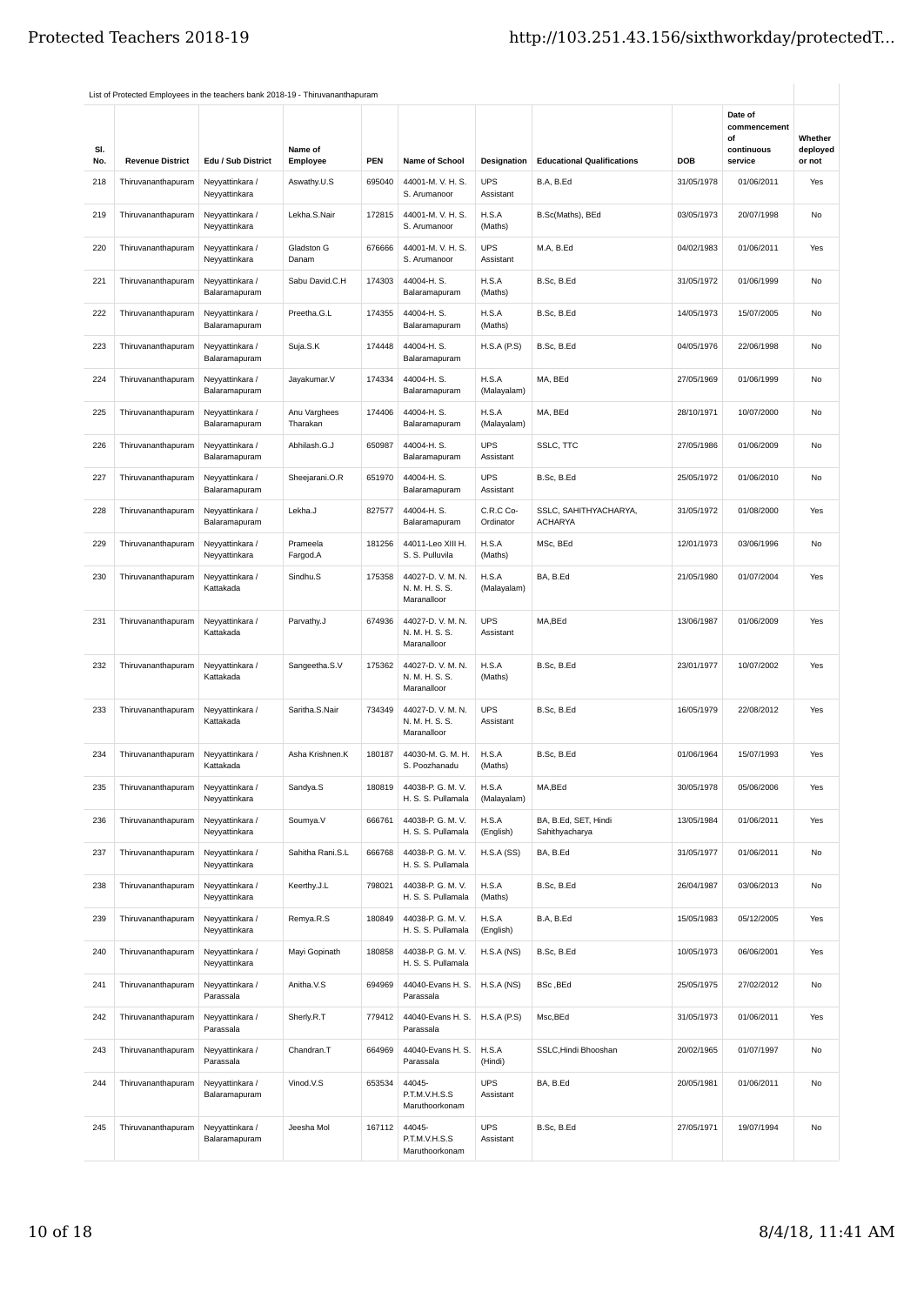|     | List of Protected Employees in the teachers bank 2018-19 - Thiruvananthapuram |                                  |                       |            |                                                  |                         |                                   |            |                                             |                     |
|-----|-------------------------------------------------------------------------------|----------------------------------|-----------------------|------------|--------------------------------------------------|-------------------------|-----------------------------------|------------|---------------------------------------------|---------------------|
| SI. |                                                                               |                                  | Name of               |            |                                                  |                         |                                   |            | Date of<br>commencement<br>οf<br>continuous | Whether<br>deployed |
| No. | <b>Revenue District</b>                                                       | Edu / Sub District               | Employee              | <b>PEN</b> | Name of School                                   | Designation             | <b>Educational Qualifications</b> | DOB        | service                                     | or not              |
| 246 | Thiruvananthapuram                                                            | Neyyattinkara /<br>Balaramapuram | Saju.V                | 166915     | 44045-<br>P.T.M.V.H.S.S<br>Maruthoorkonam        | H.S.A<br>(Hindi)        | MA (Hindi)BEd, Sahithyachariya    | 01/06/1973 | 02/06/1997                                  | No                  |
| 247 | Thiruvananthapuram                                                            | Neyyattinkara /<br>Balaramapuram | Ajithakumari.A.V      | 167095     | 44045-<br>P.T.M.V.H.S.S<br>Maruthoorkonam        | H.S.A(P.S)              | B.Sc, B.Ed                        | 07/05/1970 | 06/06/1994                                  | No                  |
| 248 | Thiruvananthapuram                                                            | Neyyattinkara /<br>Balaramapuram | Prabha.K              | 167139     | 44045-<br>P.T.M.V.H.S.S<br>Maruthoorkonam        | H.S.A(P.S)              | B.Sc, B.Ed                        | 25/05/1966 | 07/06/1995                                  | No                  |
| 249 | Thiruvananthapuram                                                            | Neyyattinkara /<br>Balaramapuram | Bindhu.L              | 180354     | 44045-<br>P.T.M.V.H.S.S<br>Maruthoorkonam        | H.S.A(SS)               | MA,BEd                            | 05/05/1969 | 15/07/1996                                  | No                  |
| 250 | Thiruvananthapuram                                                            | Neyyattinkara /<br>Balaramapuram | Lathakumary.B.S       | 180183     | 44045-<br>P.T.M.V.H.S.S<br>Maruthoorkonam        | H.S.A<br>(Malayalam)    | MA,BEd                            | 15/05/1969 | 02/06/1997                                  | No                  |
| 251 | Thiruvananthapuram                                                            | Neyyattinkara /<br>Balaramapuram | Sreekala.D.L          | 167024     | 44045-<br>P.T.M.V.H.S.S<br>Maruthoorkonam        | <b>UPS</b><br>Assistant | MA,BEd                            | 31/05/1969 | 26/07/1995                                  | No                  |
| 252 | Thiruvananthapuram                                                            | Neyyattinkara /<br>Balaramapuram | Samla.B.C             | 167113     | 44045-<br>P.T.M.V.H.S.S<br>Maruthoorkonam        | H.S.A(P.S)              | B.Sc, B.Ed                        | 30/05/1965 | 20/06/1991                                  | No                  |
| 253 | Thiruvananthapuram                                                            | Neyyattinkara /<br>Balaramapuram | Binukumar.C.A         | 167059     | 44045-<br>P.T.M.V.H.S.S<br>Maruthoorkonam        | H.S.A<br>(Maths)        | MSc, BEd                          | 01/06/1968 | 15/07/1994                                  | Yes                 |
| 254 | Thiruvananthapuram                                                            | Neyyattinkara /<br>Balaramapuram | Biju.K.S              | 167045     | 44045-<br>P.T.M.V.H.S.S<br>Maruthoorkonam        | H.S.A<br>(Maths)        | MSC, BEd                          | 31/05/1968 | 22/10/1993                                  | Yes                 |
| 255 | Thiruvananthapuram                                                            | Neyyattinkara /<br>Balaramapuram | Lathika.V.G           | 514432     | 44046-V. P. S. H.<br>S. S. for Boys<br>Venganoor | <b>UPS</b><br>Assistant | B.Sc, B.Ed(P/S)                   | 06/09/1979 | 01/06/2009                                  | No                  |
| 256 | Thiruvananthapuram                                                            | Neyyattinkara /<br>Balaramapuram | Sudeepthi.K.S         | 173779     | 44046-V. P. S. H.<br>S. S. for Boys<br>Venganoor | H.S.A(NS)               | BA, B.Ed, MA                      | 31/05/1970 | 15/07/1996                                  | Yes                 |
| 257 | Thiruvananthapuram                                                            | Neyyattinkara /<br>Balaramapuram | Sajida.C.R            | 173714     | 44046-V. P. S. H.<br>S. S. for Boys<br>Venganoor | H.S.A(SS)               | MA,BEd                            | 30/05/1973 | 06/06/2001                                  | Yes                 |
| 258 | Thiruvananthapuram                                                            | Neyyattinkara /<br>Balaramapuram | Asha.R                | 514437     | 44046-V. P. S. H.<br>S. S. for Boys<br>Venganoor | H.S.A<br>(English)      | BA, B.Ed                          | 20/05/1986 | 06/11/2009                                  | No                  |
| 259 | Thiruvananthapuram                                                            | Neyyattinkara /<br>Balaramapuram | Sreeletha<br>Devi.R.V | 674325     | 44046-V. P. S. H.<br>S. S. for Boys<br>Venganoor | <b>UPS</b><br>Assistant | M.Sc, B.Ed                        | 25/05/1970 | 14/06/2010                                  | No                  |
| 260 | Thiruvananthapuram                                                            | Neyyattinkara /<br>Balaramapuram | Jayasree.P.S          | 173722     | 44046-V. P. S. H.<br>S. S. for Boys<br>Venganoor | H.S.A(NS)               | B.Sc, B.Ed                        | 31/05/1974 | 05/06/2000                                  | No                  |
| 261 | Thiruvananthapuram                                                            | Neyyattinkara /<br>Balaramapuram | Ajithkumar.G.S        | 722900     | 44046-V. P. S. H.<br>S. S. for Boys<br>Venganoor | H.S.A(SS)               | B.Sc., B.Ed (S/S)                 | 25/05/1981 | 04/06/2012                                  | No                  |
| 262 | Thiruvananthapuram                                                            | Neyyattinkara /<br>Balaramapuram | Sudhi.K.S             | 173669     | 44046-V. P. S. H.<br>S. S. for Boys<br>Venganoor | H.S.A(P.S)              | B.Sc. B.Ed                        | 30/05/1970 | 05/06/2002                                  | <b>No</b>           |
| 263 | Thiruvananthapuram                                                            | Neyyattinkara /<br>Balaramapuram | Suma.C.L              | 514389     | 44046-V. P. S. H.<br>S. S. for Boys<br>Venganoor | H.S.A<br>(Malayalam)    | MA, B.Ed, SET, NET                | 25/05/1974 | 05/06/2006                                  | No                  |
| 264 | Thiruvananthapuram                                                            | Neyyattinkara /<br>Balaramapuram | Radhika.A.R           | 514424     | 44046-V. P. S. H.<br>S. S. for Boys<br>Venganoor | H.S.A(P.S)              | B.Sc, B.Ed., MA                   | 01/05/1979 | 01/12/2008                                  | No                  |
| 265 | Thiruvananthapuram                                                            | Neyyattinkara /<br>Balaramapuram | Syam.R.P              | 674333     | 44046-V. P. S. H.<br>S. S. for Boys<br>Venganoor | C.R.C Co-<br>Ordinator  | MA, B.Ed                          | 31/05/1980 | 01/06/2011                                  | No                  |
| 266 | Thiruvananthapuram                                                            | Neyyattinkara /<br>Balaramapuram | Santhoshkumar.M       | 674338     | 44046-V. P. S. H.<br>S. S. for Boys<br>Venganoor | FT Menial               | SSLC, Plus Two                    | 20/05/1988 | 20/12/2010                                  | No                  |
| 267 | Thiruvananthapuram                                                            | Neyyattinkara /<br>Balaramapuram | Resmi.R.P             | 690003     | 44046-V. P. S. H.<br>S. S. for Boys<br>Venganoor | <b>UPS</b><br>Assistant | M.Sc, B.Ed,CTET                   | 02/11/1983 | 01/06/2011                                  | No                  |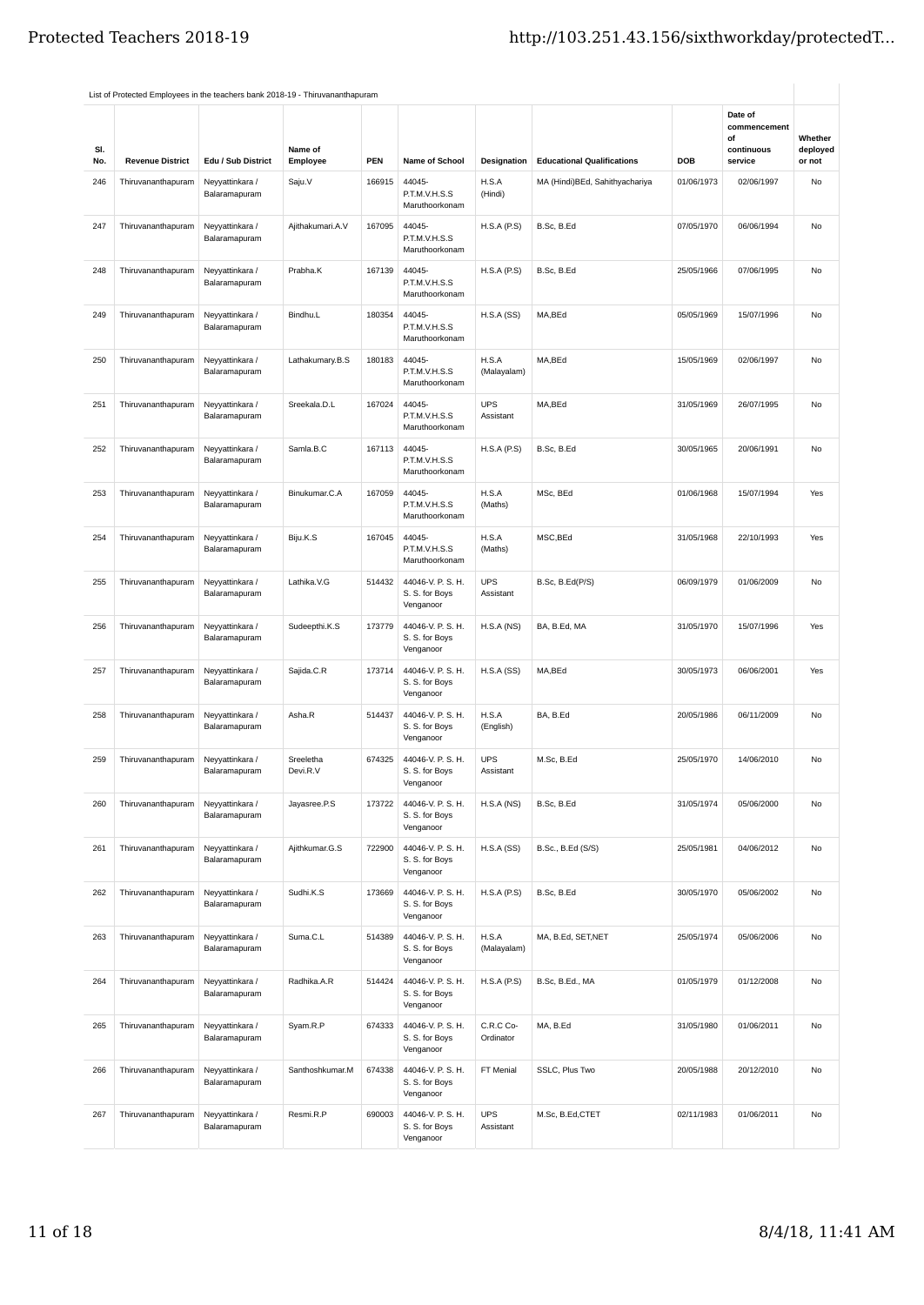|            | List of Protected Employees in the teachers bank 2018-19 - Thiruvananthapuram |                                  |                      |        |                                                  |                         |                                   |            |                                                        |                               |
|------------|-------------------------------------------------------------------------------|----------------------------------|----------------------|--------|--------------------------------------------------|-------------------------|-----------------------------------|------------|--------------------------------------------------------|-------------------------------|
| SI.<br>No. | <b>Revenue District</b>                                                       | Edu / Sub District               | Name of<br>Employee  | PEN    | <b>Name of School</b>                            | Designation             | <b>Educational Qualifications</b> | DOB        | Date of<br>commencement<br>οf<br>continuous<br>service | Whether<br>deployed<br>or not |
| 268        | Thiruvananthapuram                                                            | Neyyattinkara /<br>Balaramapuram | Sasikala.S           | 689981 | 44046-V. P. S. H.<br>S. S. for Boys<br>Venganoor | <b>UPS</b><br>Assistant | B.Sc, B.Ed                        | 20/05/1971 | 01/06/2011                                             | No                            |
| 269        | Thiruvananthapuram                                                            | Neyyattinkara /<br>Balaramapuram | Smitha.V.M           | 445471 | 44046-V. P. S. H.<br>S. S. for Boys<br>Venganoor | <b>UPS</b><br>Assistant | SSLC, TTC                         | 31/01/1977 | 07/07/2011                                             | No                            |
| 270        | Thiruvananthapuram                                                            | Neyyattinkara /<br>Balaramapuram | Preetha.R.S          | 514429 | 44046-V. P. S. H.<br>S. S. for Boys<br>Venganoor | C.R.C Co-<br>Ordinator  | MA, B.Ed, SET                     | 25/05/1974 | 02/06/2008                                             | No                            |
| 271        | Thiruvananthapuram                                                            | Neyyattinkara /<br>Balaramapuram | Indu.L               | 173625 | 44046-V. P. S. H.<br>S. S. for Boys<br>Venganoor | H.S.A<br>(Hindi)        | B.Sc, MA(Hindi), B.Ed(Hindi)      | 04/06/1970 | 05/06/2002                                             | No                            |
| 272        | Thiruvananthapuram                                                            | Neyyattinkara /<br>Balaramapuram | Jaya.L.G             | 173525 | 44046-V. P. S. H.<br>S. S. for Boys<br>Venganoor | H.S.A<br>(Malayalam)    | MA,BEd                            | 30/05/1978 | 01/06/2005                                             | No                            |
| 273        | Thiruvananthapuram                                                            | Neyyattinkara /<br>Balaramapuram | Jayasree.V.V         | 173619 | 44046-V. P. S. H.<br>S. S. for Boys<br>Venganoor | H.S.A<br>(Hindi)        | MA, Sahithyachariya               | 18/05/1975 | 01/06/1998                                             | No                            |
| 274        | Thiruvananthapuram                                                            | Neyyattinkara /<br>Balaramapuram | Beena S.R            | 172517 | 44049-H.S.S for<br>Girls Venganoor               | H.S.A<br>(Malayalam)    | <b>BA BEd</b>                     | 30/05/1974 | 05/06/2002                                             | Yes                           |
| 275        | Thiruvananthapuram                                                            | Neyyattinkara /<br>Balaramapuram | Sreeja.S             | 649274 | 44049-H.S.S for<br>Girls Venganoor               | <b>H.S.A (P.S)</b>      | B.Sc, B.Ed                        | 30/05/1979 | 02/06/2008                                             | No                            |
| 276        | Thiruvananthapuram                                                            | Neyyattinkara /<br>Balaramapuram | Deepa.T.S            | 172630 | 44049-H.S.S for<br>Girls Venganoor               | H.S.A<br>(Malayalam)    | MA, BEd                           | 25/05/1978 | 01/06/2005                                             | No                            |
| 277        | Thiruvananthapuram                                                            | Neyyattinkara /<br>Balaramapuram | Arya.V.S LWA         | 672292 | 44049-H.S.S for<br>Girls Venganoor               | L.G Hindi               | BA, Achariya                      | 30/05/1983 | 01/06/2011                                             | No                            |
| 278        | Thiruvananthapuram                                                            | Neyyattinkara /<br>Balaramapuram | Jayaprakash          | 172618 | 44049-H.S.S for<br>Girls Venganoor               | H.S.A<br>(Maths)        | B.Sc, B.Ed                        | 19/04/1969 | 15/07/1996                                             | Yes                           |
| 279        | Thiruvananthapuram                                                            | Neyyattinkara /<br>Balaramapuram | Anjana.V.T           | 172602 | 44049-H.S.S for<br>Girls Venganoor               | H.S.A<br>(English)      | BA, B.Ed                          | 31/05/1980 | 08/06/2005                                             | Yes                           |
| 280        | Thiruvananthapuram                                                            | Neyyattinkara /<br>Balaramapuram | Soja.S.Nair          | 643756 | 44049-H.S.S for<br>Girls Venganoor               | H.S.A<br>(English)      | MA, BEd                           | 01/10/1983 | 01/06/2010                                             | Yes                           |
| 281        | Thiruvananthapuram                                                            | Neyyattinkara /<br>Balaramapuram | Sreekala.L           | 167371 | 44049-H.S.S for<br>Girls Venganoor               | H.S.A (NS)              | B.Sc, B.Ed                        | 30/05/1968 | 02/06/1997                                             | Yes                           |
| 282        | Thiruvananthapuram                                                            | Neyyattinkara /<br>Balaramapuram | Maggi.G.Mohan        | 172582 | 44049-H.S.S for<br>Girls Venganoor               | H.S.A(P.S)              | B.Sc, B.Ed                        | 28/04/1981 | 31/08/2005                                             | No                            |
| 283        | Thiruvananthapuram                                                            | Neyyattinkara /<br>Balaramapuram | Sobha.P.S            | 644945 | 44049-H.S.S for<br>Girls Venganoor               | H.S.A<br>(Malayalam)    | MA, BEd                           | 31/05/1976 | 01/06/2005                                             | Yes                           |
|            | Thiruvananthapuram                                                            | Neyyattınkara /<br>Balaramapuram | Bindulekha.G.S       | 172450 | 44049-H.S.S for<br>Girls Venganoor               | UPS<br>Assistant        | B.Sc, B.Ed                        | 20/05/1972 | 01/06/2005                                             | N0                            |
| 285        | Thiruvananthapuram                                                            | Neyyattinkara /<br>Balaramapuram | Rekha.P              | 172455 | 44049-H.S.S for<br>Girls Venganoor               | <b>UPS</b><br>Assistant | BA, B.Ed                          | 01/11/1979 | 01/06/2005                                             | No                            |
| 286        | Thiruvananthapuram                                                            | Neyyattinkara /<br>Balaramapuram | Sangeetha.M.S        | 649282 | 44049-H.S.S for<br>Girls Venganoor               | <b>UPS</b><br>Assistant | MA, BEd                           | 25/05/1979 | 01/06/2007                                             | No                            |
| 287        | Thiruvananthapuram                                                            | Neyyattinkara /<br>Balaramapuram | Shalinknox.G.U       | 672285 | 44049-H.S.S for<br>Girls Venganoor               | <b>UPS</b><br>Assistant | BA, B.Ed                          | 31/05/1984 | 02/06/2008                                             | No                            |
| 288        | Thiruvananthapuram                                                            | Neyyattinkara /<br>Balaramapuram | Satheesh.P           | 172346 | 44049-H.S.S for<br>Girls Venganoor               | FT Menial               | <b>SSLC</b>                       | 25/05/1974 | 05/10/2006                                             | No                            |
| 289        | Thiruvananthapuram                                                            | Neyyattinkara /<br>Balaramapuram | Vinayakumar.T.S      | 172374 | 44049-H.S.S for<br>Girls Venganoor               | Clerk                   | <b>SSLC</b>                       | 05/05/1973 | 02/08/1999                                             | No                            |
| 290        | Thiruvananthapuram                                                            | Neyyattinkara /<br>Balaramapuram | Pradeepkumar.V       | 172521 | 44049-H.S.S for<br>Girls Venganoor               | L.G Sanskrit            | MA                                | 10/05/1980 | 11/01/2006                                             | Yes                           |
| 291        | Thiruvananthapuram                                                            | Neyyattinkara /<br>Balaramapuram | Ambuja<br>Kumari.N.S | 0      | 44049-H.S.S for<br>Girls Venganoor               | <b>UPS</b><br>Assistant | BA,BEd                            | 20/05/1970 | 01/06/2005                                             | Yes                           |
| 292        | Thiruvananthapuram                                                            | Neyyattinkara /<br>Balaramapuram | Sindhu.V.S           | 172405 | 44049-H.S.S for<br>Girls Venganoor               | L.G Hindi               | <b>BA BEd</b>                     | 09/05/1974 | 05/06/2002                                             | Yes                           |
| 293        | Thiruvananthapuram                                                            | Neyyattinkara /<br>Neyyattinkara | Poul Sigh.J.G        | 180533 | 44052-Vrindavan<br>H. S. Vlathankara             | C.R.C Co-<br>Ordinator  | BA, TTC                           | 30/05/1978 | 01/06/2005                                             | Yes                           |
| 294        | Thiruvananthapuram                                                            | Neyyattinkara /<br>Neyyattinkara | Ajith Kumar.R.I      | 180501 | 44052-Vrindavan<br>H. S. Vlathankara             | H.S.A<br>(Maths)        | B.Sc, B.Ed                        | 31/05/1966 | 01/06/1999                                             | Yes                           |
| 295        | Thiruvananthapuram                                                            | Neyyattinkara /<br>Neyyattinkara | Abija.D              | 652873 | 44052-Vrindavan<br>H. S. Vlathankara             | <b>H.S.A (P.S)</b>      | B.Sc, B.Ed                        | 22/05/1971 | 01/06/2010                                             | No                            |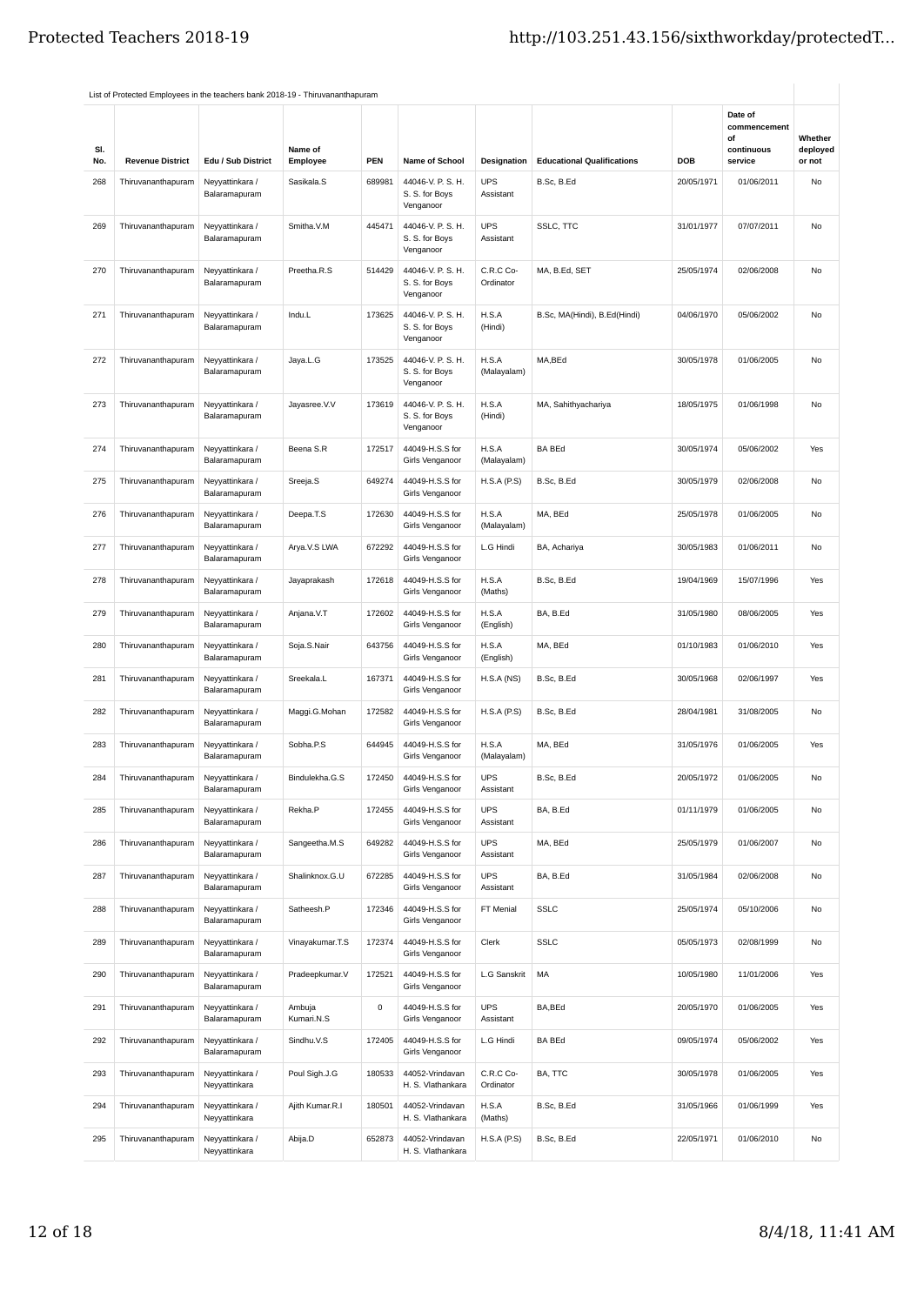| SI.<br>No. | <b>Revenue District</b>            | Edu / Sub District               | Name of<br>Employee     | <b>PEN</b> | Name of School                         | Designation             | <b>Educational Qualifications</b> | DOB        | Date of<br>commencement<br>of<br>continuous<br>service | Whether<br>deployed<br>or not |
|------------|------------------------------------|----------------------------------|-------------------------|------------|----------------------------------------|-------------------------|-----------------------------------|------------|--------------------------------------------------------|-------------------------------|
| 296        | Thiruvananthapuram                 | Neyyattinkara /<br>Neyyattinkara | Radhakrishnan<br>Nair   | 180558     | 44052-Vrindavan<br>H. S. Vlathankara   | H.S.A<br>(Malayalam)    | BA, B.Ed                          | 26/05/1975 | 04/06/2007                                             | Yes                           |
| 297        | Thiruvananthapuram                 | Neyyattinkara /<br>Neyyattinkara | Shaji.D                 | 180885     | 44052-Vrindavan<br>H. S. Vlathankara   | H.S.A<br>(Hindi)        | MA, BEd, SET                      | 29/05/1969 | 07/06/1993                                             | No                            |
| 298        | Thiruvananthapuram                 | Neyyattinkara /<br>Neyyattinkara | Ram Sujin.R.S           | 180469     | 44052-Vrindavan<br>H. S. Vlathankara   | C.R.C Co-<br>Ordinator  | B.Sc, B.Ed                        | 25/05/1978 | 05/06/2000                                             | Yes                           |
| 299        | Thiruvananthapuram                 | Neyyattinkara /<br>Neyyattinkara | Nissy Paul Sharon       | 524934     | 44052-Vrindavan<br>H. S. Vlathankara   | H.S.A<br>(English)      | <b>BA BEd</b>                     | 29/12/1973 | 23/02/2006                                             | Yes                           |
| 300        | Thiruvananthapuram                 | Neyyattinkara /<br>Balaramapuram | Sreesubha.K.S           | 671552     | 44057-M. C. H. S.<br>S. Kottukalkonam  | H.S.A<br>(English)      | BA, B.Ed                          | 31/05/1976 | 07/07/2005                                             | No                            |
| 301        | Thiruvananthapuram                 | Neyyattinkara /<br>Balaramapuram | Praveen<br>Kumar.A.M    | 174562     | 44057-M. C. H. S.<br>S. Kottukalkonam  | H.S.A(NS)               | B.Sc, B.Ed                        | 30/05/1970 | 25/08/1997                                             | No                            |
| 302        | Thiruvananthapuram                 | Neyyattinkara /<br>Balaramapuram | Sreekumari.S.L          | 174636     | 44057-M. C. H. S.<br>S. Kottukalkonam  | H.S.A (NS)              | M.Sc, B.Ed                        | 30/05/1973 | 03/06/2003                                             | No                            |
| 303        | Thiruvananthapuram                 | Neyyattinkara /<br>Balaramapuram | Renuka.N                | 174559     | 44057-M. C. H. S.<br>S. Kottukalkonam  | H.S.A<br>(English)      | MA,BEd                            | 27/05/1971 | 05/06/2003                                             | No                            |
| 304        | Thiruvananthapuram                 | Neyyattinkara /<br>Balaramapuram | Priya.N                 | 174669     | 44057-M. C. H. S.<br>S. Kottukalkonam  | H.S.A<br>(Maths)        | B.Sc, B.Ed                        | 10/02/1975 | 05/06/2002                                             | No                            |
| 305        | Thiruvananthapuram                 | Neyyattinkara /<br>Balaramapuram | Santhi<br>Surendran.V.S | 174731     | 44057-M. C. H. S.<br>S. Kottukalkonam  | H.S.A(P.S)              | B.Sc, B.Ed                        | 12/04/1981 | 07/07/2005                                             | No                            |
| 306        | Thiruvananthapuram                 | Neyyattinkara /<br>Balaramapuram | Vinod.Y                 | 671563     | 44057-M. C. H. S.<br>S. Kottukalkonam  | H.S.A(P.S)              | B.Sc, B.Ed                        | 26/05/1978 | 02/06/2008                                             | No                            |
| 307        | Thiruvananthapuram                 | Neyyattinkara /<br>Balaramapuram | Rema Devi.M.S           | 174585     | 44057-M. C. H. S.<br>S. Kottukalkonam  | H.S.A<br>(Maths)        | B.Sc, B.Ed                        | 02/06/1973 | 05/06/2002                                             | No                            |
| 308        | Thiruvananthapuram                 | Neyyattinkara /<br>Balaramapuram | Indulal.A.V             | 174789     | 44057-M. C. H. S.<br>S. Kottukalkonam  | H.S.A(SS)               | BA, B.Ed                          | 01/06/1978 | 02/06/2004                                             | No                            |
| 309        | Thiruvananthapuram                 | Neyyattinkara /<br>Balaramapuram | Sheeja Rani.P.G         | 174650     | 44057-M. C. H. S.<br>S. Kottukalkonam  | H.S.A(SS)               | BA, TTC, B.Ed                     | 14/05/1977 | 05/06/2000                                             | No                            |
| 310        | Thiruvananthapuram                 | Neyyattinkara /<br>Balaramapuram | Sajitha.M.V             | 174681     | 44057-M. C. H. S.<br>S. Kottukalkonam  | H.S.A<br>(Malayalam)    | BA, BEd                           | 30/05/1974 | 02/06/2004                                             | No                            |
| 311        | Thiruvananthapuram                 | Neyyattinkara /<br>Balaramapuram | Vipin.S.P               | 671559     | 44057-M. C. H. S.<br>S. Kottukalkonam  | H.S.A<br>(Malayalam)    | MA, BEd                           | 31/05/1983 | 04/06/2007                                             | No                            |
| 312        | Thiruvananthapuram                 | Neyyattinkara /<br>Balaramapuram | Aswathy.S.S             | 671580     | 44057-M. C. H. S.<br>S. Kottukalkonam  | <b>UPS</b><br>Assistant | B.Sc, BEd                         | 20/04/1981 | 04/06/2007                                             | No                            |
| 313        | Thiruvananthapuram                 | Neyyattinkara /<br>Balaramapuram | Beena.P.Nair            | 671574     | 44057-M.C.H.S.<br>S. Kottukalkonam     | <b>UPS</b><br>Assistant | M.Sc, BEd                         | 12/05/1982 | 03/06/2008                                             | No                            |
| 314        | Thiruvananthapuram Neyyattinkara / | Balaramapuram                    | Pyari.S                 | 671322     | 44057-M.C.H.S.<br>S. Kottukalkonam     | <b>UPS</b><br>Assistant | MA, TTC, B.Ed, NET, TET           | 05/05/1986 | 03/06/2008                                             | <b>No</b>                     |
| 315        | Thiruvananthapuram                 | Neyyattinkara /<br>Balaramapuram | Harikrishnan.V.K        | 671570     | 44057-M. C. H. S.<br>S. Kottukalkonam  | <b>UPS</b><br>Assistant | B.Sc, B.Ed                        | 30/04/1975 | 04/06/2008                                             | No                            |
| 316        | Thiruvananthapuram                 | Neyyattinkara /<br>Balaramapuram | Dayana.R.M              | 671564     | 44057-M. C. H. S.<br>S. Kottukalkonam  | C.R.C Co-<br>Ordinator  | MA, LTT, Acharya                  | 25/09/1980 | 04/06/2007                                             | No                            |
| 317        | Thiruvananthapuram                 | Neyyattinkara /<br>Balaramapuram | KALA KUMARI.S           | 174672     | 44057-M. C. H. S.<br>S. Kottukalkonam  | H.S.A<br>(Hindi)        | MA, BEd, LTT, Account test, L&H   | 05/02/1974 | 23/10/1998                                             | Yes                           |
| 318        | Thiruvananthapuram                 | Neyyattinkara /<br>Neyyattinkara | Bindhu.G.G              | 717136     | 44065-Victory V.<br>H. S. S. Olathanni | C.R.C Co-<br>Ordinator  | MA,BEd                            | 31/05/1974 | 01/01/2003                                             | Yes                           |
| 319        | Thiruvananthapuram                 | Neyyattinkara /<br>Neyyattinkara | Padmakumari<br>Amma. S  | 717144     | 44065-Victory V.<br>H. S. S. Olathanni | C.R.C Co-<br>Ordinator  | BA, B.Ed                          | 22/05/1965 | 06/06/2001                                             | Yes                           |
| 320        | Thiruvananthapuram                 | Neyyattinkara /<br>Neyyattinkara | PREMALATHA.P.B          | 180742     | 44065-Victory V.<br>H. S. S. Olathanni | L.G Hindi               | Sahithyachariya, BSC, BEd         | 30/05/1969 | 01/06/1998                                             | Yes                           |
| 321        | Thiruvananthapuram                 | Neyyattinkara /<br>Neyyattinkara | Sheeba.S                | 180665     | 44065-Victory V.<br>H. S. S. Olathanni | H.S.A(SS)               | BA, B.Ed                          | 14/07/1963 | 06/06/2001                                             | No                            |
| 322        | Thiruvananthapuram                 | Neyyattinkara /<br>Neyyattinkara | NISHA.M.R               | 180683     | 44065-Victory V.<br>H. S. S. Olathanni | H.S.A<br>(Malayalam)    | BA,BEd                            | 25/05/1975 | 05/06/2000                                             | Yes                           |
| 323        | Thiruvananthapuram                 | Neyyattinkara /<br>Neyyattinkara | Sindhu.S.R              | 717991     | 44065-Victory V.<br>H. S. S. Olathanni | C.R.C Co-<br>Ordinator  | B.Sc, MA(Hindi), B.Ed             | 26/05/1968 | 06/06/2001                                             | Yes                           |
| 324        | Thiruvananthapuram                 | Neyyattinkara /<br>Neyyattinkara | Suma.P.S                | 717993     | 44065-Victory V.<br>H. S. S. Olathanni | C.R.C Co-<br>Ordinator  | MA,BEd                            | 02/09/1974 | 05/06/2002                                             | Yes                           |
| 325        | Thiruvananthapuram                 | Neyyattinkara /<br>Neyyattinkara | Jeetha.V.G              | 180648     | 44065-Victory V.<br>H. S. S. Olathanni | C.R.C Co-<br>Ordinator  | B.Sc, B.Ed                        | 30/05/1966 | 31/07/1998                                             | Yes                           |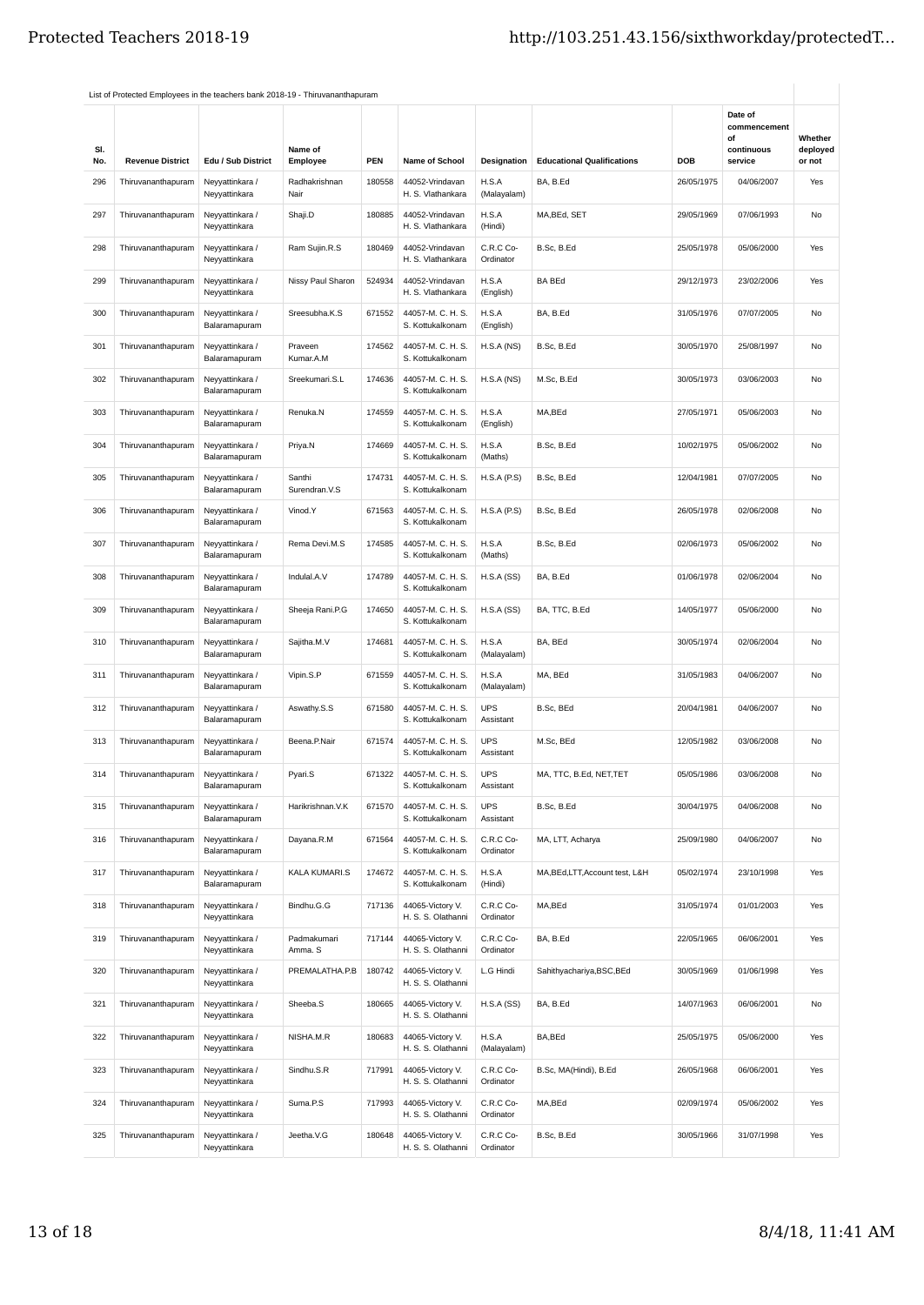| SI.<br>No. | <b>Revenue District</b> | Edu / Sub District               | Name of<br>Employee | <b>PEN</b>  | Name of School                              | Designation             | <b>Educational Qualifications</b> | DOB        | Date of<br>commencement<br>of<br>continuous<br>service | Whether<br>deployed<br>or not |
|------------|-------------------------|----------------------------------|---------------------|-------------|---------------------------------------------|-------------------------|-----------------------------------|------------|--------------------------------------------------------|-------------------------------|
| 326        | Thiruvananthapuram      | Neyyattinkara /<br>Neyyattinkara | Anitha.L.Raj        | 180651      | 44065-Victory V.<br>H. S. S. Olathanni      | C.R.C Co-<br>Ordinator  | B.Sc, B.Ed                        | 11/05/1968 | 06/06/2001                                             | Yes                           |
| 327        | Thiruvananthapuram      | Neyyattinkara /<br>Neyyattinkara | Vinod.M.L           | 717992      | 44065-Victory V.<br>H. S. S. Olathanni      | C.R.C Co-<br>Ordinator  | BA, TTC                           | 31/05/1976 | 01/06/1999                                             | Yes                           |
| 328        | Thiruvananthapuram      | Neyyattinkara /<br>Neyyattinkara | UMADEVI.I           | 180740      | 44065-Victory V.<br>H. S. S. Olathanni      | <b>UPS</b><br>Assistant | BA,BEd                            | 21/05/1976 | 01/06/1999                                             | Yes                           |
| 329        | Thiruvananthapuram      | Neyyattinkara /<br>Balaramapuram | Jaya.P.S            | $\mathsf 0$ | 44225-D.V.L.P.S<br>Thalayal                 | C.R.C Co-<br>Ordinator  | <b>BSC BEd</b>                    | 30/04/1965 | 01/06/1999                                             | Yes                           |
| 330        | Thiruvananthapuram      | Neyyattinkara /<br>Balaramapuram | Veena.B.Nair        | $\mathsf 0$ | 44225-D.V.L.P.S<br>Thalayal                 | C.R.C Co-<br>Ordinator  | <b>BATTC</b>                      | 15/05/1977 | 09/09/2005                                             | Yes                           |
| 331        | Thiruvananthapuram      | Neyyattinkara /<br>Balaramapuram | Resmimol N          | $\mathsf 0$ | 44225-D.V.L.P.S<br>Thalayal                 | C.R.C Co-<br>Ordinator  | PDC TTC                           | 26/01/1979 | 23/09/2004                                             | Yes                           |
| 332        | Thiruvananthapuram      | Neyyattinkara /<br>Balaramapuram | Sandhya.P.S         | $\mathsf 0$ | 44225-D.V.L.P.S<br>Thalayal                 | C.R.C Co-<br>Ordinator  | <b>SSLC TTC</b>                   | 01/06/1975 | 06/06/2001                                             | Yes                           |
| 333        | Thiruvananthapuram      | Neyyattinkara /<br>Balaramapuram | Shiny T.S           | 593237      | 44226-B. F. M L.<br>P. S. Avanakuzhi        | LPS<br>Assistant        | HSC TTC                           | 22/06/1983 | 09/09/2005                                             | No                            |
| 334        | Thiruvananthapuram      | Neyyattinkara /<br>Balaramapuram | Asadevi.K.I         | 593918      | 44231-P. T. M L. P.<br>S.<br>Maruthoorkonam | <b>LPS</b><br>Assistant | <b>BSC BEd</b>                    | 16/05/1969 | 06/06/1995                                             | No                            |
| 335        | Thiruvananthapuram      | Neyyattinkara /<br>Balaramapuram | Lini L.D            | 682503      | 44247-L. M U. P.<br>S. Adimalathura         | <b>UPS</b><br>Assistant | <b>SSLC TTC</b>                   | 23/05/1973 | 15/07/1992                                             | No                            |
| 336        | Thiruvananthapuram      | Neyyattinkara /<br>Balaramapuram | Jiji F.R            | 682506      | 44247-L. M U. P.<br>S. Adimalathura         | <b>UPS</b><br>Assistant | <b>BSC BEd</b>                    | 30/05/1967 | 07/06/1993                                             | No                            |
| 337        | Thiruvananthapuram      | Neyyattinkara /<br>Balaramapuram | Geetha B            | 682508      | 44247-L. M U. P.<br>S. Adimalathura         | <b>UPS</b><br>Assistant | <b>BSC BEd</b>                    | 09/05/1969 | 15/07/1993                                             | No                            |
| 338        | Thiruvananthapuram      | Neyyattinkara /<br>Balaramapuram | Girija S            | 682509      | 44247-L. M U. P.<br>S. Adimalathura         | <b>UPS</b><br>Assistant | <b>BSC BEd</b>                    | 23/04/1965 | 15/07/1994                                             | No                            |
| 339        | Thiruvananthapuram      | Neyyattinkara /<br>Balaramapuram | Lawrence B          | 682510      | 44247-L. M U. P.<br>S. Adimalathura         | <b>UPS</b><br>Assistant | PDC TTC                           | 03/02/1970 | 15/07/1994                                             | Yes                           |
| 340        | Thiruvananthapuram      | Neyyattinkara /<br>Balaramapuram | Jayaraj Victor P    | 682511      | 44247-L. M U. P.<br>S. Adimalathura         | <b>UPS</b><br>Assistant | <b>BA BEd</b>                     | 25/05/1965 | 20/07/1995                                             | No                            |
| 341        | Thiruvananthapuram      | Neyyattinkara /<br>Balaramapuram | Christudas.C.K      | 682512      | 44247-L. M U. P.<br>S. Adimalathura         | <b>UPS</b><br>Assistant | MA BEd                            | 30/05/1967 | 05/06/1995                                             | No                            |
| 342        | Thiruvananthapuram      | Neyyattinkara /<br>Balaramapuram | Shyni S             | 682514      | 44247-L. M U. P.<br>S. Adimalathura         | <b>UPS</b><br>Assistant | <b>BSC BEd</b>                    | 29/05/1970 | 20/07/1995                                             | No                            |
| 343        | Thiruvananthapuram      | Neyyattinkara /<br>Balaramapuram | Asharaj T.M         | 682520      | 44247-L. M U. P.<br>S. Adimalathura         | L.G Hindi<br>(PT)       | PDC Praveen                       | 31/05/1975 | 29/08/1995                                             | No                            |
| 344        | Thiruvananthapuram      | Neyyattinkara /<br>Balaramapuram | Sheeja Das S.V      | 682515      | 44247-L. M U. P.<br>S. Adimalathura         | <b>UPS</b><br>Assistant | <b>BA BEd</b>                     | 30/05/1973 | 15/07/1996                                             | No                            |
| 345        | Thiruvananthapuram      | Neyyattinkara /<br>Balaramapuram | Tessy S Joy         | 682517      | 44247-L. M U. P.<br>S. Adimalathura         | <b>UPS</b><br>Assistant | PDC TTC                           | 28/05/1975 | 15/07/1996                                             | No                            |
| 346        | Thiruvananthapuram      | Neyyattinkara /<br>Balaramapuram | Wahab.A             | 598418      | 44247-L. M U. P.<br>S. Adimalathura         | L.G Arabic              | SSLC, AFZAL-UL.ULMA               | 20/05/1963 | 15/07/1992                                             | Yes                           |
| 347        | Thiruvananthapuram      | Neyyattinkara /<br>Balaramapuram | Krishnakala K.L     | $\mathsf 0$ | 44247-L. M U. P.<br>S. Adimalathura         | <b>UPS</b><br>Assistant | <b>BSC BEd</b>                    | 31/05/1971 | 09/07/1998                                             | Yes                           |
| 348        | Thiruvananthapuram      | Neyyattinkara /<br>Balaramapuram | Beeja D.S           | $\mathsf 0$ | 44247-L. M U. P.<br>S. Adimalathura         | L.G Hindi               | SSLC Diploma in Hindi             | 11/04/1975 | 06/06/2001                                             | Yes                           |
| 349        | Thiruvananthapuram      | Neyyattinkara /<br>Balaramapuram | Malini L            | 673534      | 44248-M. V U. P.<br>S. Chowara              | <b>UPS</b><br>Assistant | <b>BSC BEd</b>                    | 30/05/1981 | 01/06/2005                                             | No                            |
| 350        | Thiruvananthapuram      | Neyyattinkara /<br>Balaramapuram | Shamna C.Nath       | 673500      | 44248-M. V U. P.<br>S. Chowara              | <b>UPS</b><br>Assistant | <b>BA BEd</b>                     | 30/05/1978 | 01/06/2005                                             | No                            |
| 351        | Thiruvananthapuram      | Neyyattinkara /<br>Balaramapuram | Rajesh Kumar.K.S    | $\mathsf 0$ | 44248-M. V U. P.<br>S. Chowara              | C.R.C Co-<br>Ordinator  | <b>VHSC TTC</b>                   | 26/05/1975 | 02/06/2005                                             | Yes                           |
| 352        | Thiruvananthapuram      | Neyyattinkara /<br>Balaramapuram | Reji S.L            | 0           | 44248-M. V U. P.<br>S. Chowara              | C.R.C Co-<br>Ordinator  | PDC Hindi Bhooshan                | 03/05/1974 | 01/06/2005                                             | Yes                           |
| 353        | Thiruvananthapuram      | Neyyattinkara /<br>Balaramapuram | Vrinda.K.S          | 686667      | 44249-S. N U. P.<br>S. Kattachalkuzhi       | <b>LPS</b><br>Assistant | <b>MATTC</b>                      | 07/04/1970 | 01/06/1998                                             | No                            |
| 354        | Thiruvananthapuram      | Neyyattinkara /<br>Balaramapuram | Priya T.K           | 686659      | 44249-S. N U. P.<br>S. Kattachalkuzhi       | LPS<br>Assistant        | <b>BSC BEd</b>                    | 30/05/1973 | 15/07/1998                                             | No                            |
| 355        | Thiruvananthapuram      | Neyyattinkara /<br>Balaramapuram | Suja K.L            | 686622      | 44249-S. N U. P.<br>S. Kattachalkuzhi       | LPS<br>Assistant        | <b>BA BEd</b>                     | 29/05/1973 | 22/09/1998                                             | No                            |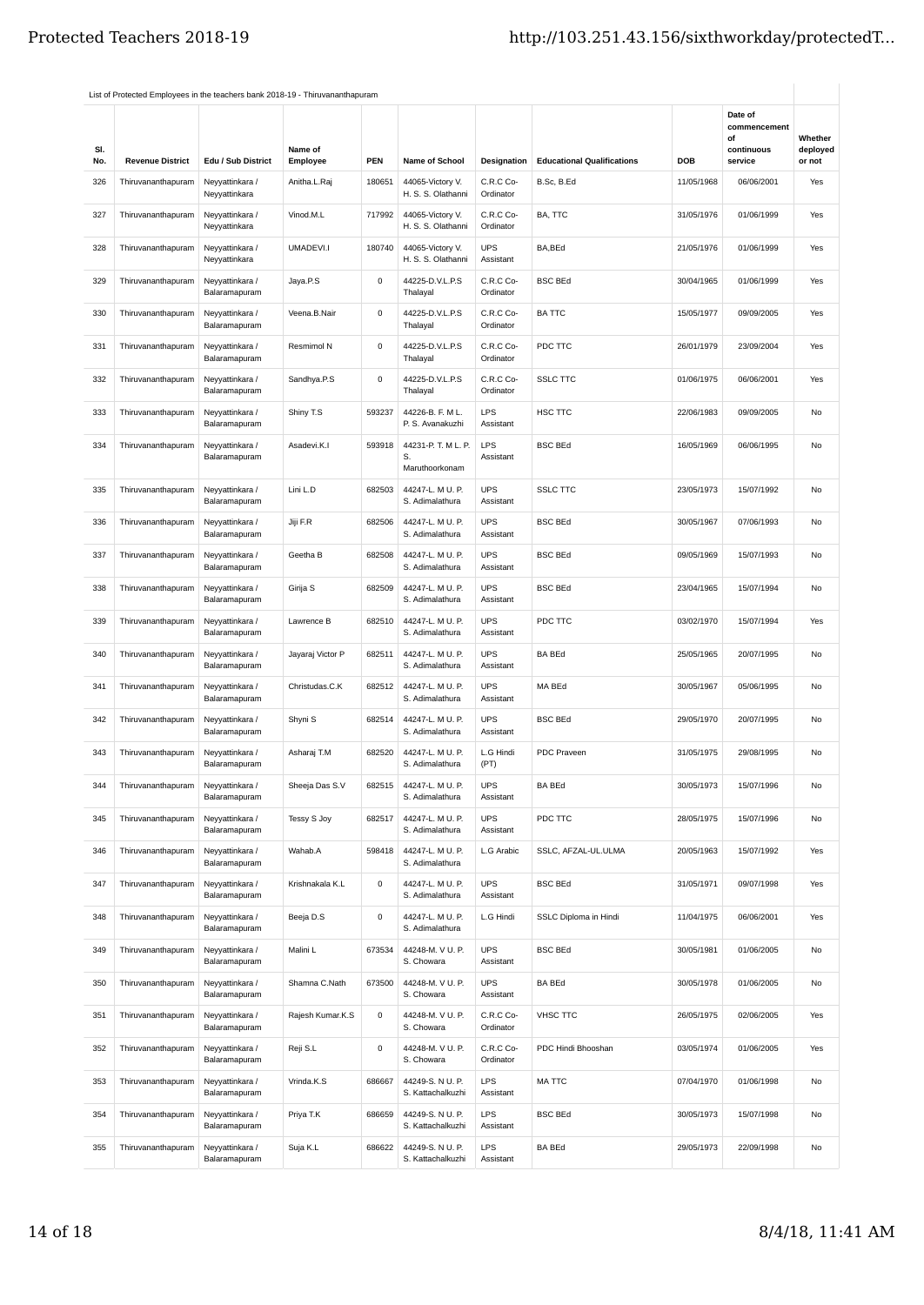| SI.<br>No. | <b>Revenue District</b>            | Edu / Sub District               | Name of<br>Employee     | <b>PEN</b>  | Name of School                        | <b>Designation</b>      | <b>Educational Qualifications</b> | DOB        | Date of<br>commencement<br>of<br>continuous<br>service | Whether<br>deployed<br>or not |
|------------|------------------------------------|----------------------------------|-------------------------|-------------|---------------------------------------|-------------------------|-----------------------------------|------------|--------------------------------------------------------|-------------------------------|
| 356        | Thiruvananthapuram                 | Neyyattinkara /<br>Balaramapuram | Himaja.D.K              | 686658      | 44249-S. N U. P.<br>S. Kattachalkuzhi | <b>UPS</b><br>Assistant | <b>BA BEd</b>                     | 20/06/1969 | 15/07/1999                                             | No                            |
| 357        | Thiruvananthapuram                 | Neyyattinkara /<br>Balaramapuram | Veena.S.K               | 686663      | 44249-S. N U. P.<br>S. Kattachalkuzhi | <b>UPS</b><br>Assistant | <b>BSC BEd</b>                    | 03/05/1976 | 16/07/1999                                             | No                            |
| 358        | Thiruvananthapuram                 | Neyyattinkara /<br>Balaramapuram | Regi B.S                | 686647      | 44249-S. N U. P.<br>S. Kattachalkuzhi | <b>LPS</b><br>Assistant | <b>BA BEd</b>                     | 31/05/1971 | 19/07/1999                                             | No                            |
| 359        | Thiruvananthapuram                 | Neyyattinkara /<br>Balaramapuram | Bindhu S.T              | 686673      | 44249-S. N U. P.<br>S. Kattachalkuzhi | LPS<br>Assistant        | MA TTC BEd                        | 10/05/1973 | 20/07/1999                                             | No                            |
| 360        | Thiruvananthapuram                 | Neyyattinkara /<br>Balaramapuram | Shimi S.S               | 686671      | 44249-S. N U. P.<br>S. Kattachalkuzhi | <b>LPS</b><br>Assistant | MA BEd                            | 31/05/1977 | 21/07/1999                                             | No                            |
| 361        | Thiruvananthapuram                 | Neyyattinkara /<br>Balaramapuram | Babitha Krishnan<br>S.K | 686670      | 44249-S. N U. P.<br>S. Kattachalkuzhi | LPS<br>Assistant        | <b>BSC BEd</b>                    | 20/10/1976 | 22/07/1999                                             | No                            |
| 362        | Thiruvananthapuram                 | Neyyattinkara /<br>Balaramapuram | Anitha.T.S              | 686638      | 44249-S. N U. P.<br>S. Kattachalkuzhi | <b>UPS</b><br>Assistant | <b>BSC BEd</b>                    | 01/06/1972 | 14/01/2000                                             | No                            |
| 363        | Thiruvananthapuram                 | Neyyattinkara /<br>Balaramapuram | Nishil k.S              | 686668      | 44249-S. N U. P.<br>S. Kattachalkuzhi | LPS<br>Assistant        | <b>BA BEd</b>                     | 20/01/1976 | 07/06/2000                                             | No                            |
| 364        | Thiruvananthapuram                 | Neyyattinkara /<br>Balaramapuram | Deepa.S.S               | 686666      | 44249-S. N U. P.<br>S. Kattachalkuzhi | <b>UPS</b><br>Assistant | MA BEd                            | 30/05/1971 | 07/06/2000                                             | No                            |
| 365        | Thiruvananthapuram                 | Neyyattinkara /<br>Balaramapuram | Sunil Kumar.R.S         | 686660      | 44249-S. N U. P.<br>S. Kattachalkuzhi | L.G Hindi               | <b>BA Hindi Training</b>          | 30/05/1975 | 17/07/2000                                             | No                            |
| 366        | Thiruvananthapuram                 | Neyyattinkara /<br>Balaramapuram | Gopakumar G.R           | 686669      | 44249-S. N U. P.<br>S. Kattachalkuzhi | <b>UPS</b><br>Assistant | <b>BSC BEd</b>                    | 30/05/1965 | 20/06/2001                                             | No                            |
| 367        | Thiruvananthapuram                 | Neyyattinkara /<br>Balaramapuram | Pradeep Kumar.<br>B.K   | 686672      | 44249-S. N U. P.<br>S. Kattachalkuzhi | <b>UPS</b><br>Assistant | <b>BSC BEd</b>                    | 31/05/1968 | 05/06/2002                                             | No                            |
| 368        | Thiruvananthapuram                 | Neyyattinkara /<br>Balaramapuram | Umesh.P.U               | 693428      | 44249-S. N U. P.<br>S. Kattachalkuzhi | <b>UPS</b><br>Assistant | BSc.BEd                           | 16/05/1980 | 01/06/2011                                             | No                            |
| 369        | Thiruvananthapuram                 | Neyyattinkara /<br>Balaramapuram | Bilmi .S.Revi           | 693429      | 44249-S. N U. P.<br>S. Kattachalkuzhi | <b>UPS</b><br>Assistant | BSc.BEd                           | 31/05/1978 | 04/06/2012                                             | No                            |
| 370        | Thiruvananthapuram                 | Neyyattinkara /<br>Balaramapuram | Anoop.V.R               | $\mathsf 0$ | 44250-S. R. S U.<br>P. S. Pallichal   | L.G Hindi               | SSLC,HINDI ,Sahithyacharya        | 25/05/1987 | 25/06/2007                                             | Yes                           |
| 371        | Thiruvananthapuram                 | Neyyattinkara /<br>Balaramapuram | Smitha Nair.M.S         | 0           | 44251-D. V U. P.<br>S. Thalayal       | C.R.C Co-<br>Ordinator  | <b>BA TTC</b>                     | 31/05/1982 | 01/06/2005                                             | Yes                           |
| 372        | Thiruvananthapuram                 | Neyyattinkara /<br>Balaramapuram | Beljith.R.S             | 680312      | 44252-S.A.SU.<br>P. S. Venganoor      | <b>LPS</b><br>Assistant | PDC TTC                           | 31/05/1981 | 29/12/2003                                             | No                            |
| 373        | Thiruvananthapuram                 | Neyyattinkara /<br>Balaramapuram | Joly J.R                | 680296      | 44252-S. A. S U.<br>P. S. Venganoor   | <b>UPS</b><br>Assistant | MA BEd                            | 01/05/1978 | 15/07/2004                                             | No                            |
| 374        | Thiruvananthapuram Neyyattinkara / | Balaramapuram                    | Preeja D.P              | 680299      | 44252-S.A.SU.<br>P. S. Venganoor      | <b>LPS</b><br>Assistant | HSST TTC                          | 30/05/1980 | 16/07/2004                                             | N <sub>0</sub>                |
| 375        | Thiruvananthapuram                 | Neyyattinkara /<br>Balaramapuram | Christudas P            | 680302      | 44252-S. A. S U.<br>P. S. Venganoor   | <b>LPS</b><br>Assistant | HSST TTC                          | 26/05/1979 | 08/09/2005                                             | No                            |
| 376        | Thiruvananthapuram                 | Neyyattinkara /<br>Balaramapuram | Shijila D.S             | 680303      | 44252-S. A. S U.<br>P. S. Venganoor   | <b>UPS</b><br>Assistant | HSST TTC                          | 25/05/1980 | 01/02/2006                                             | No                            |
| 377        | Thiruvananthapuram                 | Neyyattinkara /<br>Balaramapuram | Biji J.V                | 680307      | 44252-S. A. S U.<br>P. S. Venganoor   | <b>UPS</b><br>Assistant | MSC BEd                           | 24/05/1980 | 05/06/2006                                             | No                            |
| 378        | Thiruvananthapuram                 | Neyyattinkara /<br>Balaramapuram | Sobha.T.K               | 680314      | 44252-S. A. S U.<br>P. S. Venganoor   | <b>UPS</b><br>Assistant | MA BEd                            | 22/05/1976 | 15/07/2006                                             | No                            |
| 379        | Thiruvananthapuram                 | Neyyattinkara /<br>Balaramapuram | Vimal.S.S               | 680313      | 44252-S. A. S U.<br>P. S. Venganoor   | LPS<br>Assistant        | HSST TTC                          | 15/04/1983 | 15/07/2006                                             | No                            |
| 380        | Thiruvananthapuram                 | Neyyattinkara /<br>Balaramapuram | Mini Chandran.A.R       | 680317      | 44252-S. A. S U.<br>P. S. Venganoor   | <b>UPS</b><br>Assistant | MSC BEd                           | 18/05/1973 | 01/06/2011                                             | No                            |
| 381        | Thiruvananthapuram                 | Neyyattinkara /<br>Balaramapuram | Beena.L                 | 682542      | 44252-S. A. S U.<br>P. S. Venganoor   | <b>UPS</b><br>Assistant | <b>BSC BEd</b>                    | 30/04/1976 | 01/06/2011                                             | No                            |
| 382        | Thiruvananthapuram                 | Neyyattinkara /<br>Balaramapuram | Bineesh S.B             | 682545      | 44252-S. A. S U.<br>P. S. Venganoor   | <b>UPS</b><br>Assistant | HSST TTC                          | 23/02/1982 | 01/06/2011                                             | No                            |
| 383        | Thiruvananthapuram                 | Neyyattinkara /<br>Balaramapuram | Shini A.S               | 693253      | 44252-S. A. S U.<br>P. S. Venganoor   | <b>LPS</b><br>Assistant | <b>VHSC TTC</b>                   | 30/05/1979 | 01/06/2011                                             | Yes                           |
| 384        | Thiruvananthapuram                 | Neyyattinkara /<br>Balaramapuram | Roy V.S                 | 682549      | 44252-S. A. S U.<br>P. S. Venganoor   | L.G Hindi               | PDC Sahithya Acharya              | 31/05/1983 | 01/06/2011                                             | No                            |
| 385        | Thiruvananthapuram                 | Neyyattinkara /<br>Kattakada     | Binu G.J                | 592680      | 44333-M. P. M L.<br>P. S. Killi       | LPS<br>Assistant        | SSLC, HSE, TTC                    | 20/02/1978 | 02/06/2004                                             | No                            |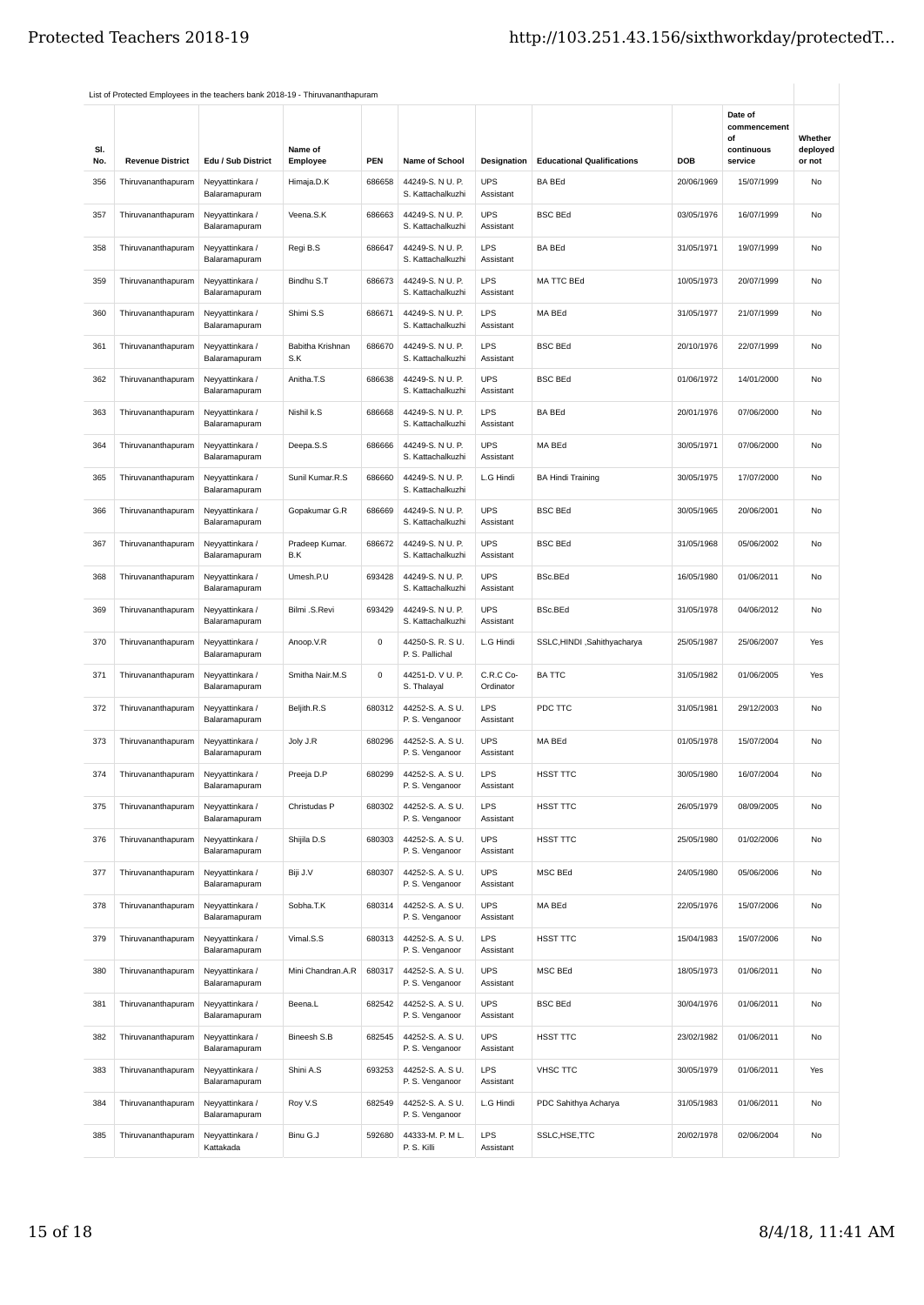|            | List of Protected Employees in the teachers bank 2018-19 - Thiruvananthapuram |                                  |                                   |        |                                                      |                                           |                                   |            |                             |                               |
|------------|-------------------------------------------------------------------------------|----------------------------------|-----------------------------------|--------|------------------------------------------------------|-------------------------------------------|-----------------------------------|------------|-----------------------------|-------------------------------|
|            |                                                                               |                                  |                                   |        |                                                      |                                           |                                   |            | Date of<br>commencement     |                               |
| SI.<br>No. | <b>Revenue District</b>                                                       | Edu / Sub District               | Name of<br>Employee               | PEN    | Name of School                                       | <b>Designation</b>                        | <b>Educational Qualifications</b> | DOB        | of<br>continuous<br>service | Whether<br>deployed<br>or not |
| 386        | Thiruvananthapuram                                                            | Neyyattinkara /<br>Kattakada     | Sreekala A G                      | 712840 | 44333-M. P. M L.<br>P. S. Killi                      | Sewing<br>Teacher<br>$(U.P -$<br>Package) | SSLC, HSE, TTC                    | 26/01/1973 | 07/01/2013                  | Yes                           |
| 387        | Thiruvananthapuram                                                            | Neyyattinkara /<br>Kattakada     | Syam Kumar S.k                    | 654891 | 44339-Dr. Lohia<br>Memorial L. P. S.<br>Mannadikonam | LPS<br>Assistant                          | SSLC, HSE, TTC                    | 10/06/1983 | 02/06/2008                  | No                            |
| 388        | Thiruvananthapuram                                                            | Neyyattinkara /<br>Kattakada     | Gilbert D                         | 654921 | 44339-Dr. Lohia<br>Memorial L. P. S.<br>Mannadikonam | LPS<br>Assistant                          | SSLC, HSE, TTC                    | 25/05/1986 | 01/06/2007                  | No                            |
| 389        | Thiruvananthapuram                                                            | Neyyattinkara /<br>Kattakada     | Gilda Percy D                     | 654904 | 44339-Dr. Lohia<br>Memorial L. P. S.<br>Mannadikonam | LPS<br>Assistant                          | SSLC, HSE, TTC                    | 23/05/1984 | 05/06/2006                  | No                            |
| 390        | Thiruvananthapuram                                                            | Neyyattinkara /<br>Kattakada     | Bindhu K                          | 596911 | 44347-A. K. M. L.<br>P. S.<br>Pezhummoodu            | LPS<br>Assistant                          | SSLC, PDC, Bsc, TTC               | 02/05/1970 | 01/06/2005                  | No                            |
| 391        | Thiruvananthapuram                                                            | Neyyattinkara /<br>Kattakada     | Soumya N                          | 596928 | 44347-A. K. M. L.<br>P. S.<br>Pezhummoodu            | LPS<br>Assistant                          | SSLC, PLUS two, TTC               | 02/03/1975 | 05/06/2006                  | No                            |
| 392        | Thiruvananthapuram                                                            | Neyyattinkara /<br>Kattakada     | Shiji s                           | 651984 | 44348-S. N. D. P.<br>L. P. S.<br>Plampazhinji        | LPS<br>Assistant                          | HSC,TTC                           | 05/06/1981 | 01/06/2011                  | No                            |
| 393        | Thiruvananthapuram                                                            | Neyyattinkara /<br>Kattakada     | Kumari Sindhu S                   | 593821 | 44351-L. P. S.<br>Vavode                             | LPS<br>Assistant                          | BSC, BEd                          | 31/05/1976 | 01/06/1999                  | No                            |
| 394        | Thiruvananthapuram                                                            | Neyyattinkara /<br>Kattakada     | Sheeja P.S                        | 593952 | 44351-L. P. S.<br>Vavode                             | LPS<br>Assistant                          | BSC, BEd                          | 27/05/1976 | 05/06/2000                  | No                            |
| 395        | Thiruvananthapuram                                                            | Neyyattinkara /<br>Kattakada     | Sanal B.S                         | 174258 | 44351-L. P. S.<br>Vavode                             | LPS<br>Assistant                          | MA,TTC,BEd                        | 31/05/1974 | 05/06/2005                  | No                            |
| 396        | Thiruvananthapuram                                                            | Neyyattinkara /<br>Kattakada     | Prathibha K.S                     | 593700 | 44351-L. P. S.<br>Vavode                             | LPS<br>Assistant                          | BSC, BEd                          | 30/05/1975 | 01/06/1998                  | No                            |
| 397        | Thiruvananthapuram                                                            | Neyyattinkara /<br>Kattakada     | Sheela R                          | 595864 | 44364-U. P. S.<br>Mylakkara                          | <b>UPS</b><br>Assistant                   | BSC, BEd                          | 30/05/1973 | 01/08/2003                  | No                            |
| 398        | Thiruvananthapuram                                                            | Neyyattinkara /<br>Kattakada     | Sathy Bai T.S                     | 595778 | 44364-U. P. S.<br>Mylakkara                          | <b>UPS</b><br>Assistant                   | BA,BEd                            | 31/05/1977 | 29/07/1999                  | No                            |
| 399        | Thiruvananthapuram                                                            | Neyyattinkara /<br>Kattakada     | Mahesh M.P                        | 595819 | 44364-U. P. S.<br>Mylakkara                          | <b>UPS</b><br>Assistant                   | BA,BEd                            | 10/05/1973 | 06/06/2001                  | No                            |
| 400        | Thiruvananthapuram                                                            | Neyyattinkara /<br>Kattakada     | Madhu J. S                        | 595849 | 44364-U. P. S.<br>Mylakkara                          | <b>UPS</b><br>Assistant                   | BSC, BEd                          | 30/05/1969 | 05/06/2002                  | No                            |
| 401        | Thiruvananthapuram                                                            | Neyyattinkara /<br>Kattakada     | Soorya S.S                        | 595980 | 44364-U. P. S.<br>Mylakkara                          | UPS<br>Assistant                          | <b>BSC.BEd</b>                    | 15/04/1986 | 01/06/2009                  | No                            |
| 402        | Thiruvananthapuram                                                            | Neyyattinkara /<br>Kattakada     | Kumari Vineetha V<br>Nair         | 596108 | 44364-U. P. S.<br>Mylakkara                          | L.G Hindi                                 | SSLC, PDC, HINDI BHOOSHAN         | 14/05/1979 | 06/06/2001                  | No                            |
| 403        | Thiruvananthapuram                                                            | Neyyattinkara /<br>Kattakada     | Hyrunisa A                        | 596025 | 44364-U. P. S.<br>Mylakkara                          | L.G Arabic                                | SSLC, ARABIC PANDIT               | 01/05/1964 | 16/07/1984                  | Yes                           |
| 404        | Thiruvananthapuram                                                            | Neyyattinkara /<br>Kattakada     | U S Prasanthi                     | 595736 | 44364-U. P. S.<br>Mylakkara                          | <b>UPS</b><br>Assistant                   | BA, BEd                           | 01/05/1977 | 09/06/1999                  | Yes                           |
| 405        | Thiruvananthapuram                                                            | Neyyattinkara /<br>Kattakada     | R S Kumari<br>Sandhya             | 595703 | 44364-U. P. S.<br>Mylakkara                          | <b>UPS</b><br>Assistant                   | BSC, BEd                          | 21/05/1973 | 01/06/1999                  | Yes                           |
| 406        | Thiruvananthapuram                                                            | Neyyattinkara /<br>Neyyattinkara | Mary Bloomy.V.J                   | 602915 | 44436-St Andrews<br>L. P. S.<br>Karumkulam           | LPS<br>Assistant                          | BSC. B Ed                         | 15/05/1973 | 02/06/2003                  | No                            |
| 407        | Thiruvananthapuram                                                            | Neyyattinkara /<br>Neyyattinkara | Sr.Mary<br>Berthalomia<br>Francis | 692980 | 44436-St Andrews<br>L. P. S.<br>Karumkulam           | LPS<br>Assistant                          | S.S.L.C, T.T.C                    | 20/12/1963 | 02/06/2004                  | No                            |
| 408        | Thiruvananthapuram                                                            | Neyyattinkara /<br>Neyyattinkara | Suni.A.V                          | 665638 | 44436-St Andrews<br>L. P. S.<br>Karumkulam           | LPS<br>Assistant                          | S.S.L.C, T.T.C                    | 30/05/1981 | 01/06/2011                  | No                            |
| 409        | Thiruvananthapuram                                                            | Neyyattinkara /<br>Neyyattinkara | Jeena Rani.M                      | 602883 | 44436-St Andrews<br>L. P. S.<br>Karumkulam           | LPS<br>Assistant                          | B.Sc, B.Ed                        | 18/05/1971 | 02/06/1997                  | No                            |
| 410        | Thiruvananthapuram                                                            | Neyyattinkara /<br>Neyyattinkara | Leelamma.A                        | 598256 | 44437-St.Antonys<br>L. P. S.<br>Kochuthura           | LPS<br>Assistant                          | S.S.L.C, VHSE                     | 22/05/1984 | 02/06/2004                  | Yes                           |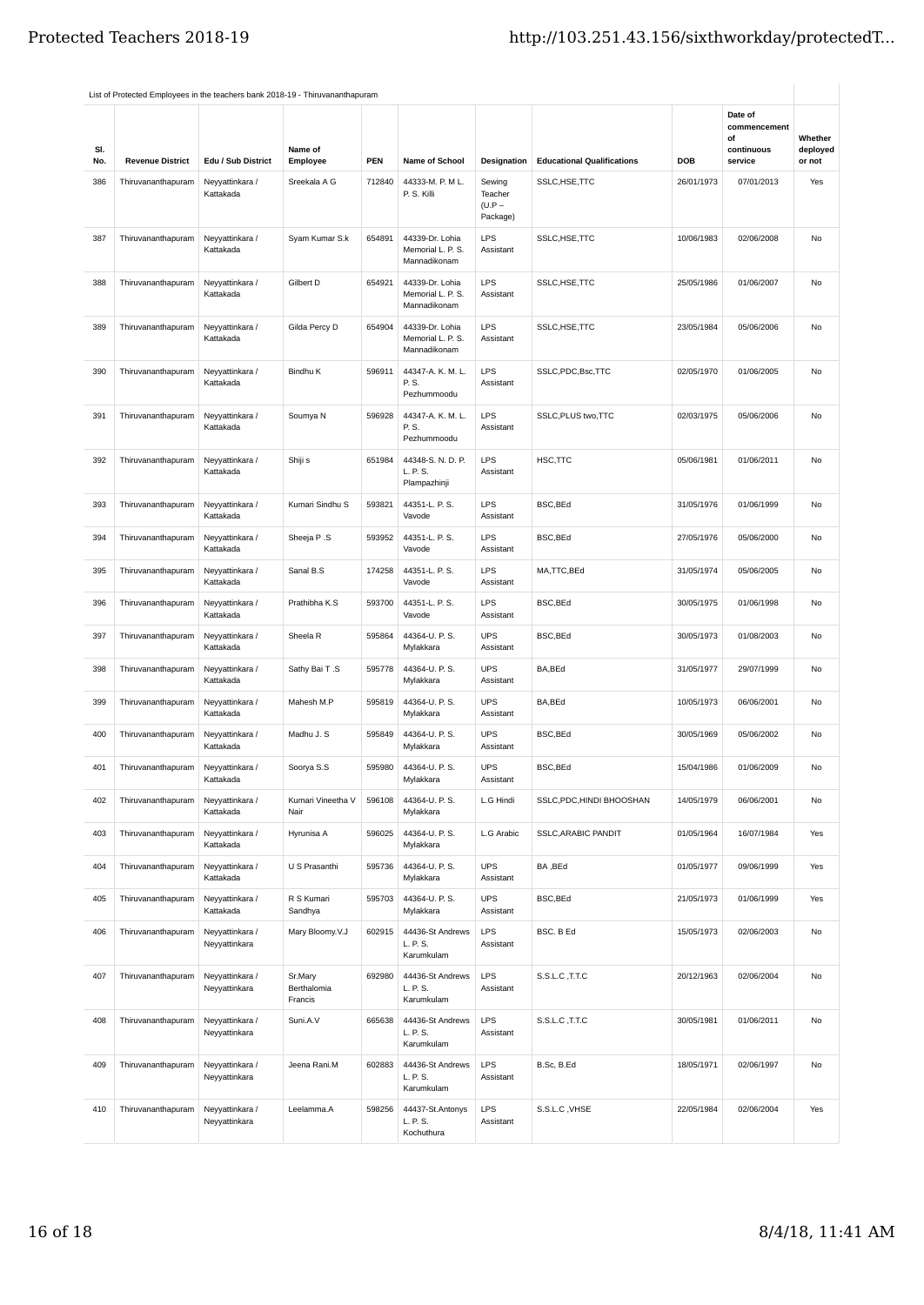|            | List of Protected Employees in the teachers bank 2018-19 - Thiruvananthapuram |                                  |                     |        |                                            |                                            |                                               |            |                                                        |                               |
|------------|-------------------------------------------------------------------------------|----------------------------------|---------------------|--------|--------------------------------------------|--------------------------------------------|-----------------------------------------------|------------|--------------------------------------------------------|-------------------------------|
| SI.<br>No. | <b>Revenue District</b>                                                       | Edu / Sub District               | Name of<br>Employee | PEN    | <b>Name of School</b>                      | Designation                                | <b>Educational Qualifications</b>             | DOB        | Date of<br>commencement<br>of<br>continuous<br>service | Whether<br>deployed<br>or not |
| 411        | Thiruvananthapuram                                                            | Neyyattinkara /<br>Neyyattinkara | Valsala.P           | 665889 | 44437-St.Antonys<br>L. P. S.<br>Kochuthura | LPS<br>Assistant                           | S.S.L.C, P.D.C, T.T.C                         | 12/02/1979 | 01/06/2005                                             | Yes                           |
| 412        | Thiruvananthapuram                                                            | Neyyattinkara /<br>Neyyattinkara | Anil Raj            | 592548 | 44450-U. P. S.<br>Chenkal                  | <b>UPS</b><br>Assistant                    | SSLC, TTC                                     | 30/05/1974 | 16/07/1998                                             | No                            |
| 413        | Thiruvananthapuram                                                            | Neyyattinkara /<br>Neyyattinkara | M.P.Banet, UPSA     | 592606 | 44450-U. P. S.<br>Chenkal                  | <b>UPS</b><br>Assistant                    | BA.BEd                                        | 31/05/1977 | 15/07/1999                                             | No                            |
| 414        | Thiruvananthapuram                                                            | Neyyattinkara /<br>Neyyattinkara | R.Shaji             | 592623 | 44450-U. P. S.<br>Chenkal                  | <b>UPS</b><br>Assistant                    | BSc, BEd                                      | 06/01/1971 | 19/07/2000                                             | No                            |
| 415        | Thiruvananthapuram                                                            | Neyyattinkara /<br>Neyyattinkara | P.B.Indu            | 592636 | 44450-U. P. S.<br>Chenkal                  | <b>UPS</b><br>Assistant                    | MSc, MEd                                      | 30/05/1977 | 06/06/2001                                             | No                            |
| 416        | Thiruvananthapuram                                                            | Neyyattinkara /<br>Neyyattinkara | Deepa Mol.M.J       | 838118 | 44450-U. P. S.<br>Chenkal                  | <b>UPS</b><br>Assistant                    | S.S.L.C, HSE, T.T.C                           | 30/05/1979 | 02/06/2003                                             | Yes                           |
| 417        | Thiruvananthapuram                                                            | Neyyattinkara /<br>Neyyattinkara | Sheeba James        | 593741 | 44451-S. N. D. P<br>U. P. S.<br>Karumkulam | <b>UPS</b><br>Assistant                    | B.A, T.T.C                                    | 16/05/1985 | 01/06/2009                                             | No                            |
| 418        | Thiruvananthapuram                                                            | Neyyattinkara /<br>Neyyattinkara | Dini.S.Chandran     | 592939 | 44451-S. N. D. P<br>U. P. S.<br>Karumkulam | <b>UPS</b><br>Assistant                    | B.A, B Ed                                     | 05/05/1977 | 07/09/2005                                             | Yes                           |
| 419        | Thiruvananthapuram                                                            | Neyyattinkara /<br>Neyyattinkara | Sreedevi.S          | 593642 | 44451-S. N. D. P<br>U. P. S.<br>Karumkulam | <b>UPS</b><br>Assistant                    | B.SC, B.Ed                                    | 02/03/1976 | 04/06/2007                                             | No                            |
| 420        | Thiruvananthapuram                                                            | Neyyattinkara /<br>Neyyattinkara | Jayakala.S.J        | 593684 | 44451-S. N. D. P<br>U. P. S.<br>Karumkulam | <b>UPS</b><br>Assistant                    | M.A T.T.C                                     | 12/02/1979 | 02/06/2008                                             | No                            |
| 421        | Thiruvananthapuram                                                            | Neyyattinkara /<br>Neyyattinkara | Beena.L             | 593705 | 44451-S. N. D. P<br>U. P. S.<br>Karumkulam | <b>UPS</b><br>Assistant                    | B.A, T.T.C                                    | 30/05/1973 | 01/06/2009                                             | No                            |
| 422        | Thiruvananthapuram                                                            | Neyyattinkara /<br>Parassala     | Bindhu S.L          | 595415 | 44521-A. M. L. P.<br>S. Kallimootukani     | LPS<br>Assistant                           | B.Sc., B.Ed.                                  | 06/11/1972 | 04/06/1997                                             | No                            |
| 423        | Thiruvananthapuram                                                            | Neyyattinkara /<br>Parassala     | Shibu S.V           | 0      | 44521-A. M. L. P.<br>S. Kallimootukani     | C.R.C Co-<br>Ordinator                     | <b>SSLC TTC</b>                               | 30/05/1974 | 01/06/1999                                             | Yes                           |
| 424        | Thiruvananthapuram                                                            | Neyyattinkara /<br>Parassala     | Shyni T.R           | 0      | 44521-A. M. L. P.<br>S. Kallimootukani     | C.R.C Co-<br>Ordinator                     | <b>VHSE TTC</b>                               | 15/12/1979 | 02/06/2004                                             | Yes                           |
| 425        | Thiruvananthapuram                                                            | Neyyattinkara /<br>Parassala     | Saji G.T            | 0      | 44521-A. M. L. P.<br>S. Kallimootukani     | C.R.C Co-<br>Ordinator                     | <b>VHSE TTC</b>                               | 25/05/1976 | 02/06/2004                                             | Yes                           |
| 426        | Thiruvananthapuram                                                            | Neyyattinkara /<br>Parassala     | Aju J S             | 591940 | 44525-L. P. S.<br>Kovilloor                | LPS<br>Assistant                           | Hsc TTC                                       | 27/05/1972 | 21/01/2002                                             | No                            |
| 427        | Thiruvananthapuram                                                            | Neyyattinkara /<br>Parassala     | Raja Pravin R.R     | 596465 | 44529-L. P. S.<br>Mooverikara              | LPS<br>Assistant                           | HSE TTC                                       | 25/05/1977 | 06/06/2001                                             | No                            |
| 428        | Thiruvananthapuram                                                            | Neyyattinkara /<br>Parassala     | Sabu B              | 660055 | 44529-L. P. S.<br>Mooverikara              | LPS<br>Assistant                           | HSE TTC                                       | 10/05/1977 | 01/06/2007                                             | No                            |
| 429        | Thiruvananthapuram                                                            | Neyyattinkara /<br>Parassala     | Vimal Kumar S.D     | 660070 | 44529-L. P. S.<br>Mooverikara              | LPS<br>Assistant                           | HSE TTC                                       | 25/05/1982 | 01/06/2007                                             | No                            |
| 430        | Thiruvananthapuram                                                            | Neyyattinkara /<br>Parassala     | Reena Mole. S.R     | 660076 | 44529-L. P. S.<br>Mooverikara              | LPS<br>Assistant                           | <b>VHSE TTC</b>                               | 30/05/1980 | 02/06/2008                                             | No                            |
| 431        | Thiruvananthapuram                                                            | Neyyattinkara /<br>Parassala     | Sindhuja V.S        | 594423 | 44550-U. P. S.<br>Karode                   | <b>UPS</b><br>Assistant                    | Bsc M.A, B.Ed.                                | 30/05/1972 | 01/06/1999                                             | No                            |
| 432        | Thiruvananthapuram                                                            | Neyyattinkara /<br>Parassala     | Abida Beevi U       | 594655 | 44550-U. P. S.<br>Karode                   | L.G Arabic                                 | SSLC, Afsal-ul-ulama, Arabic<br>Teacher Exam. | 20/05/1972 | 09/06/2004                                             | Yes                           |
| 433        | Thiruvananthapuram                                                            | Neyyattinkara /<br>Parassala     | Aji Kumar.M         | 693727 | 44550-U. P. S.<br>Karode                   | C.R.C Co-<br>Ordinator                     | M.A, B.Ed.                                    | 15/05/1973 | 05/06/2000                                             | Yes                           |
| 434        | Thiruvananthapuram                                                            | Neyyattinkara /<br>Parassala     | Jaitha Rani S       | 693736 | 44550-U. P. S.<br>Karode                   | C.R.C Co-<br>Ordinator                     | SSLC, Prakshastri (Intermediate)              | 29/05/1967 | 10/07/2000                                             | Yes                           |
| 435        | Thiruvananthapuram                                                            | Neyyattinkara /<br>Parassala     | Asha Darling S.M    | 710634 | 44551-E. V U. P.<br>S. Koothali            | Drawing<br>Teacher<br>$(U.P -$<br>Package) | SSLC, Diploma in Drawing                      | 27/02/1969 | 29/06/2012                                             | No                            |
| 436        | Thiruvananthapuram                                                            | Neyyattinkara /<br>Parassala     | SALIM DAVID CH      | 590781 | 44553-G. M U. P.<br>S Kulathoor            | <b>UPS</b><br>Assistant                    | <b>Bsc Bed</b>                                | 31/05/1968 | 25/08/1997                                             | No                            |
| 437        | Thiruvananthapuram                                                            | Neyyattinkara /<br>Parassala     | Divya.J.Dev         | 779404 | 44555-Evans U. P.<br>S. Parassala          | <b>UPS</b><br>Assistant                    | B.A, TTC                                      | 29/05/1987 | 01/06/2011                                             | No                            |
| 438        | Thiruvananthapuram                                                            | Neyyattinkara /<br>Parassala     | Jagadeesh A         | 779405 | 44555-Evans U. P.<br>S. Parassala          | <b>UPS</b><br>Assistant                    | <b>BA TTC</b>                                 | 30/05/1983 | 01/06/2011                                             | No                            |